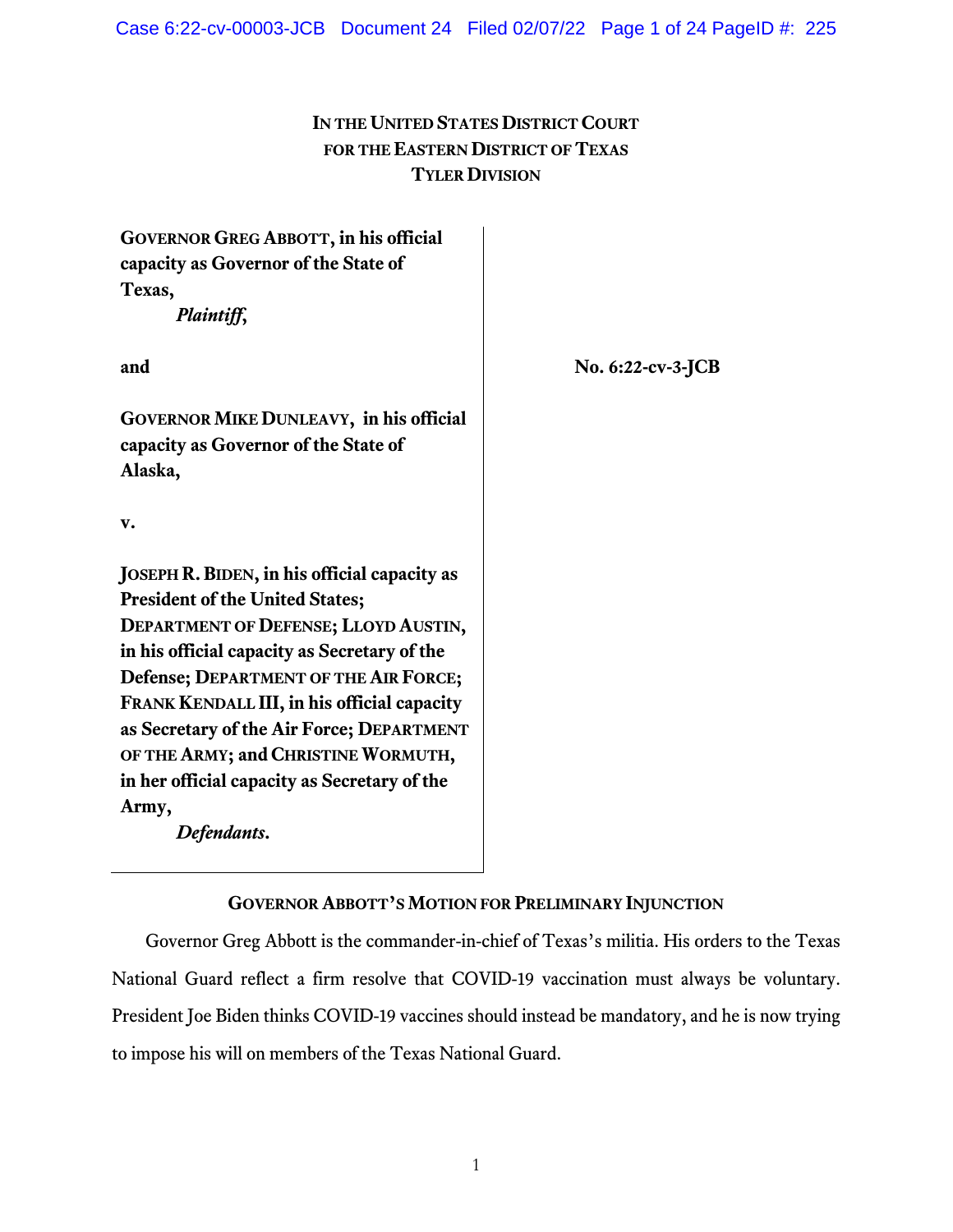But President Biden is not the commander-in-chief of Texas's Guardsmen, because he has not federalized the Texas National Guard in accordance with the U.S. Constitution and Title 10 of the U.S. Code. As long as President Biden is not willing (or able) to take that formal step, he and his subordinates have no constitutional or statutory authority to control, punish, or discharge nonfederalized Guardsmen. The Second Militia Clause leaves the "governing" to the Governor until his Guardsmen are lawfully federalized. U.S. Const. art. I, § 8, cl. 16.

This Court should enjoin the Biden Administration's attempt to commandeer Governor Abbott's commander-in-chief power. That lawless shortcut would undermine the chain of command, blur the lines of accountability, and hollow out the Texas National Guard in a way that puts all Texans at risk. A preliminary injunction is needed to prevent these imminent and irreparable harms to Governor Abbott and the sovereign State he serves.

### **FACTUAL BACKGROUND**

#### **I. Structure and Command of the National Guard**

"The National Guard is the modern Militia reserved to the States by [the First and Second Militia Clauses] of the Constitution." *Maryland ex rel. Levin v. United States*, 381 U.S. 41, 46 (1965) (citing U.S. Const. art. I, § 8, cl. 15–16). In Texas, Governor Abbott is the "Commander-in-Chief of the military forces of the State, except when they are called into actual service of the United States." Tex. Const. art. IV, § 7. Charged as he is with "faithfully execut[ing]" the laws of Texas as "the Chief Executive Officer of the State," Governor Abbott often "call[s] forth the militia," especially the Texas National Guard, to fulfill his constitutional duties. Tex. Const. art. IV, §§ 1, 7, 10.

Governor Abbott's chain of command runs through his appointee, Major General Tracy Norris, who serves as the Adjutant General of Texas. *See* Tex. Govt. Code §§ 437.001(2), 437.003(a). General Norris heads the Texas Military Department. *See id.* § 437.052(a). The Texas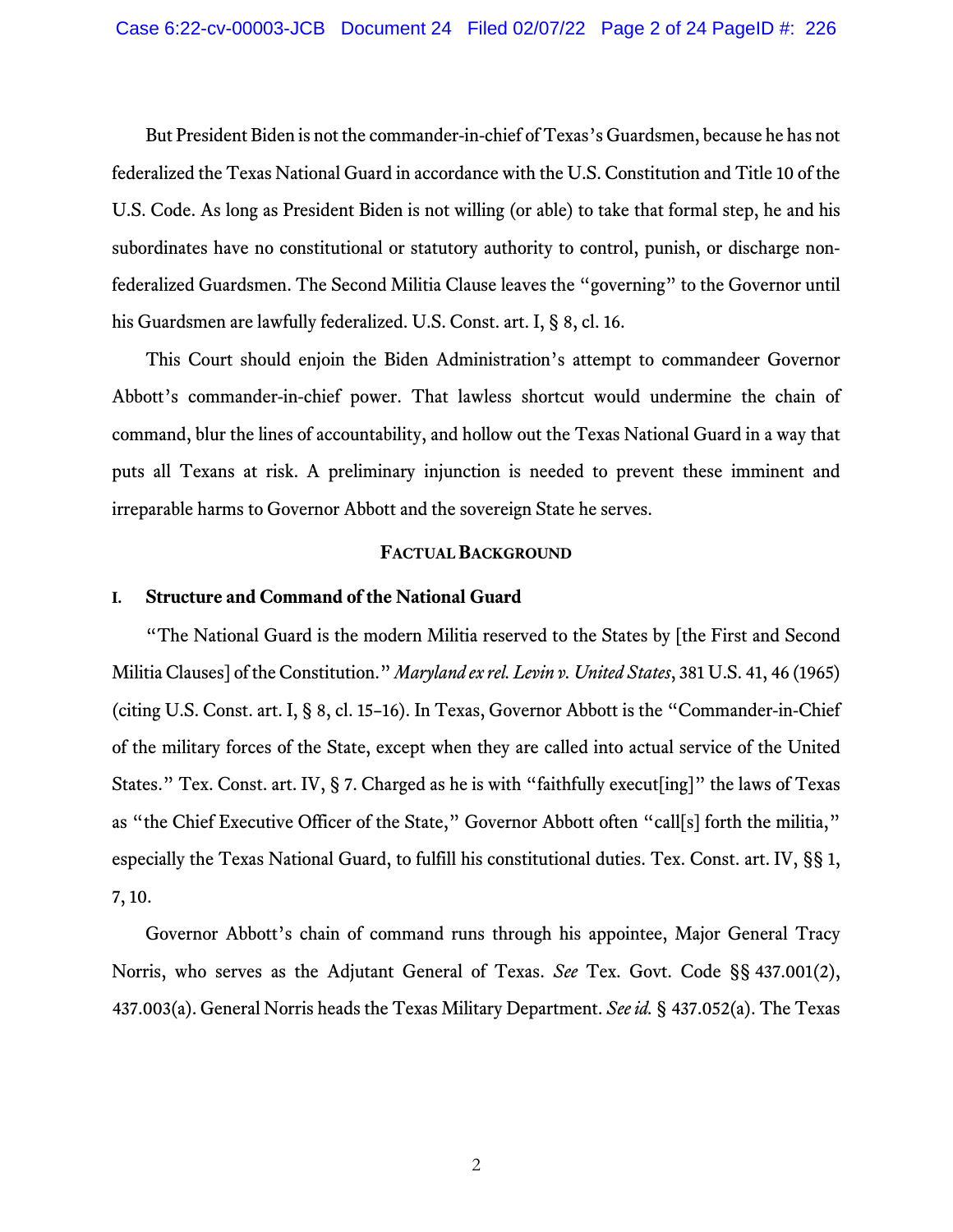Military Department, in turn, houses the Texas National Guard, which comprises the Texas Army National Guard and the Texas Air National Guard. *See id.* § 437.001(13)–(15).[1](#page-2-0)

Every member of the Texas National Guard swears a dual oath to "obey the orders of the President . . . and of the Governor," depending on who is in charge at the time. 32 U.S.C. §§ 304, 312. Moreover, "all persons who have enlisted in a State National Guard unit have simultaneously enlisted in the National Guard of the United States," which is a reserve component of the federal military. *Perpich v. Dept. of Defense*, 496 U.S. 334, 345 (1990); *see also* 10 U.S.C. § 12107; 32 U.S.C. § 102. The Texas National Guard can thus be described as "a hybrid state-federal organization, for the Governor remains in charge of the National Guard in each state except when the Guard is called into active federal service." *Holdiness v. Stroud*, 808 F.2d 417, 421 (5th Cir. 1987); *cf. Perpich*, 496 U.S. at 348 (noting various "hats" a Guardsman wears).

A Guardsman can serve in one of three capacities: (1) state active duty status that is both statefunded and under state command; (2) full- or part-time National Guard duty that is federally funded but still under state command, pursuant to Title 32 of the U.S. Code; or (3) full-time federal service under federal command, after being "federalized" in accordance with Title 10 of the U.S. Code. Whether Guardsmen can be federalized is ultimately up to Congress, which has been empowered by the First Militia Clause "[t]o provide for calling forth the Militia to execute the Laws of the Union, suppress Insurrections and repel Invasions." U.S. Const. art. I, § 8, cl. 15. In turn, Congress has set forth terms on which the President can federalize Guardsmen, sometimes obliging him to secure gubernatorial consent. *See, e.g.*, 10 U.S.C. § 12301.

For so long as they remain federalized, Guardsmen serve under the command of the President, who is "Commander in Chief of the Army and Navy of the United States, and of the Militia of the several States, *when called into the actual Service of the United States*." U.S. Const. art. II, § 2

<span id="page-2-0"></span><sup>&</sup>lt;sup>1</sup> The Texas Military Department also houses the Texas State Guard, a volunteer military force that performs community-service and emergency-response functions. *See* Tex. Govt. Code § 437.001(16). Its members have no federal duty obligations, serve only the Governor, and are not at issue in this case. *See id.* §§ 437.205(b), 437.303, 437.307; *see also* 32 U.S.C. § 109(c). For purposes of this motion, therefore, the word "Guardsmen" refers solely to members of the Texas National Guard.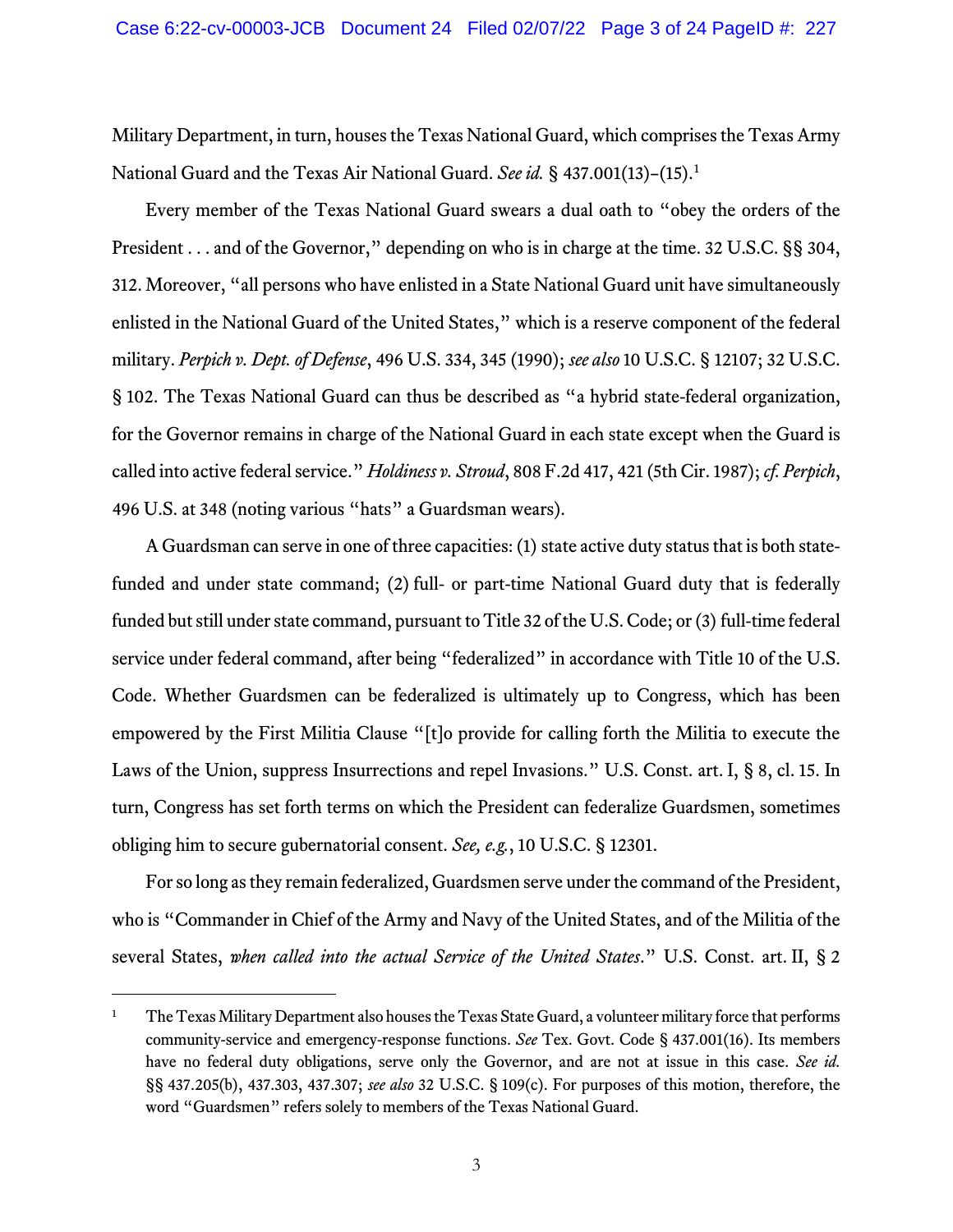(emphasis added). At all other times, however, Texas's non-federalized Guardsmen look to the Governor as their commander-in-chief. *See Maryland ex rel. Levin*, 381 U.S. at 47; *Holdiness*, 808 F.2d at 421; Tex. Const. art. IV, § 7. The power of "governing" non-federalized Guardsmen implicitly belongs to the Governor alone, because the Second Militia Clause limits Congress "[t]o provid[ing] . . . for governing such Part of [the Militia] *as may be employed in the Service of the United States*." U.S. Const. art. I, § 8, cl. 16 (emphasis added); *see also* U.S. Const. amend. X. The Second Militia Clause also explicitly "reserv[es] to the States respectively, the Appointment of the Officers, and the Authority of training the Militia according to the discipline prescribed by Congress." *Id*.

Under the Second Militia Clause, Congress does enjoy the enumerated power "[t]o provide for organizing, arming, and disciplining, the Militia." U.S. Const. art. I, § 8, cl. 16. By way of *arming*, "[t]he Federal Government provides virtually all of the funding, the materiel, and the leadership for the State Guard units." *Perpich*, 496 U.S. at 351. By way of *disciplining*, the President is tasked with setting federal standards for Guardsmen's deployability, physical fitness, and the like. *See, e.g.*, 32 U.S.C. § 110.

### **II. Conflicting Orders from the Federal Government and Governor Abbott**

In his role as commander-in-chief, Governor Abbott has issued a straightforward order to every member of the Texas National Guard within his chain of command: Do not punish any Guardsman for choosing not to receive a COVID-19 vaccine. On August 25, 2021, Governor Abbott issued Executive Order GA-39, under which "[n]o governmental entity can compel any individual to receive a COVID-19 vaccine." Exh. 2 at 5. This prohibition "ha[s] the force and effect of law." Tex. Govt. Code § 418.012. On October 4, 2021, Governor Abbott sent General Norris a letter making clear that Executive Order GA-39 governs the Texas National Guard. *See* Exh. 3 at 7*.*

On August 24, 2021, Secretary of Defense Lloyd Austin issued a memorandum to senior military leadership mandating that servicemembers receive a COVID-19 vaccine. *See* Exh. 1 at 1-2.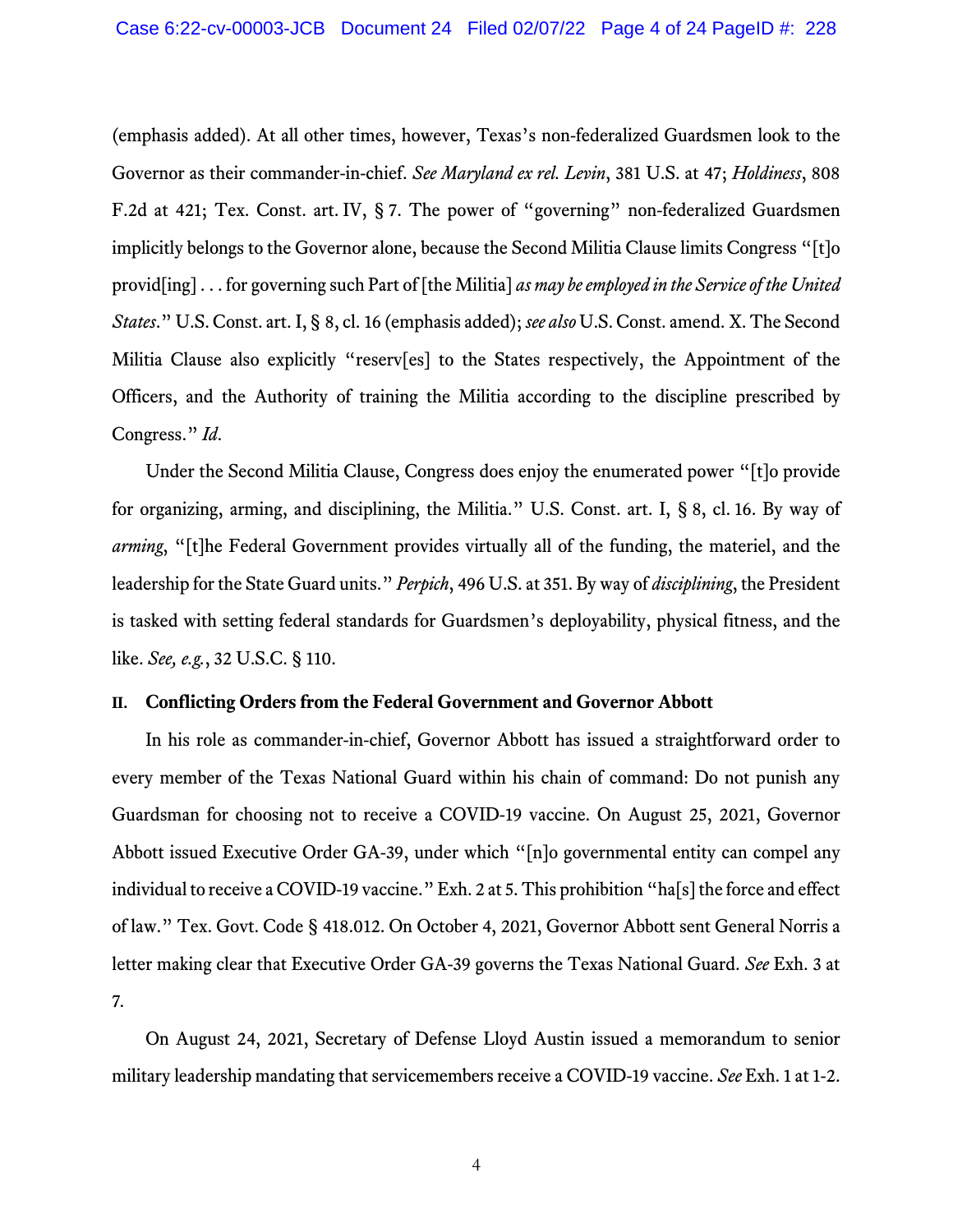Acting "with the support of the President," Secretary Austin directed the Secretaries of the military departments to "immediately begin full vaccination of all members of the Armed Forces under DoD authority on active duty or in the Ready Reserve, *including the National Guard*, who are not fully vaccinated against COVID-19." *Id.* at 1 (emphasis added). Secretary Austin noted that military departments "may promulgate appropriate guidance to carry out" the COVID-19 vaccine mandate and called for "ambitious timelines for implementation." *Id.* at 1-2.

The ensuing series of federal memoranda and orders, issued between September 14, 2021 and December 14, 2021, targeted non-compliant Guardsmen and established specific consequences for failure to get vaccinated. *See* Exh. 7 at 22-23, ¶¶ 17-21; Exh. 4; Exh. 5*.* The Air Force and Army thus set compliance deadlines of December 31, 2021, and June 30, 2022, respectively, and required commanders to impose particular consequences upon unvaccinated Guardsmen. Exh. 4; Exh. 5; Exh. 7 at 22, ¶¶ 15-17. Specifically, commanders were to prohibit unvaccinated, non-federalized Guardsmen from participating in drills, training, or other duty under Title 32 and were to deny those Guardsmen credit or excused absences when their non-participation was due to having declined the vaccine. Exh. 4 at 8; Exh. 7 at 22, ¶¶ 14-15. In addition, DoD would not allocate funding for payments to those Guardsmen for performing Title 32 duties. Exh. 4 at 8; Exh. 7 at 22, ¶¶ 14-15.

Taken together, the Defendants' August 24, September 14, November 30, December 7, and December 14 memoranda are the "Enforcement Memoranda." As Governor Abbott explained in a letter to every non-federalized Guardsman in Texas, the Enforcement Memoranda conflict with his order making vaccination voluntary. Exh. 3 at 7. Governor Abbott also flagged this conflict in a letter to Secretary Austin, *see* Exh. 9, who responded with an explicit threat that a Guardsman's choice to remain unvaccinated "will jeopardize the member's status in the National Guard," Exh. 10.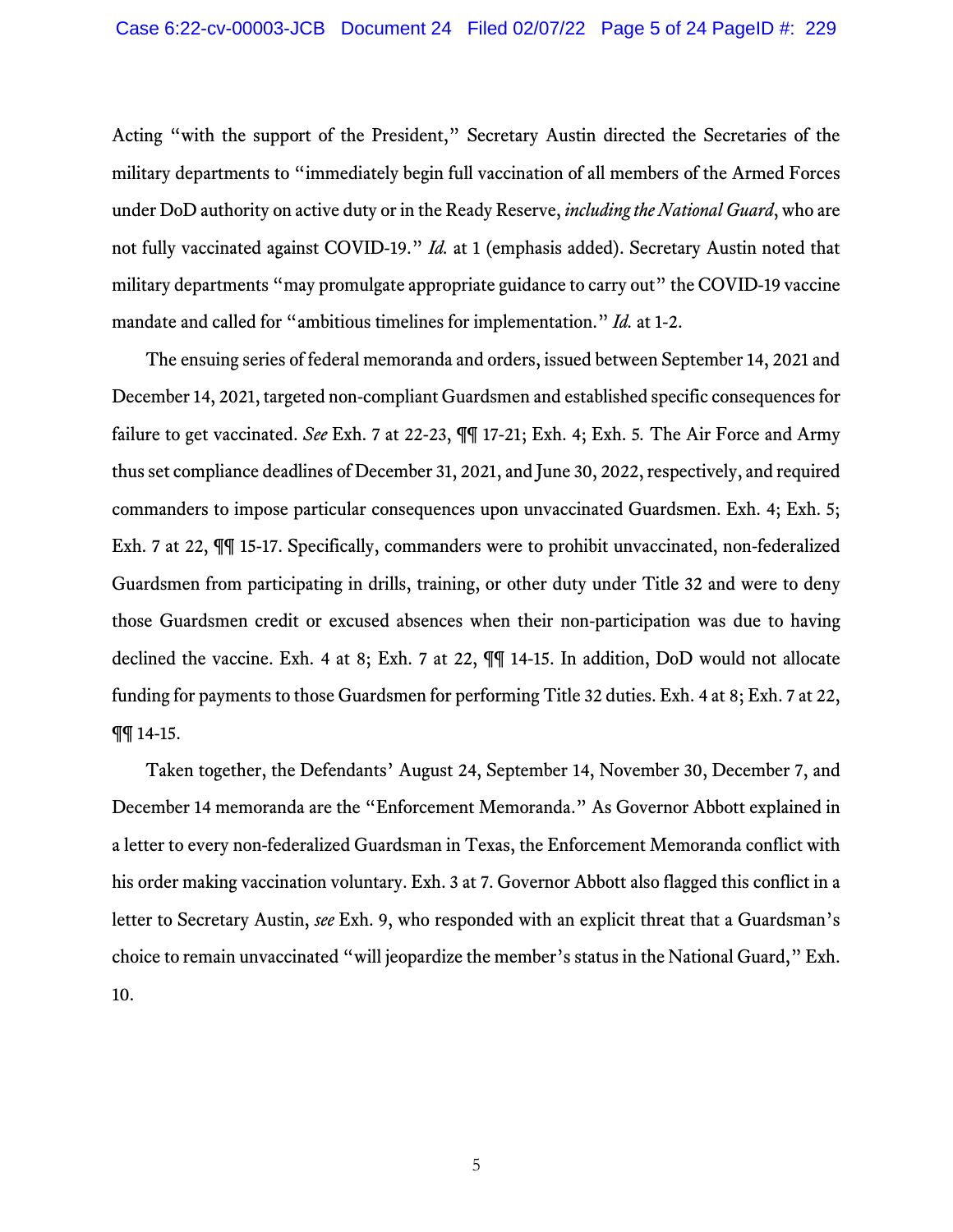#### <span id="page-5-0"></span>**III. The Enforcement Memoranda's Harmful Consequences**

The Enforcement Memoranda effectively require termination of all members of the Texas National Guard—including non-federalized Guardsmen—who remain unvaccinated by the services' respective deadlines. *See* Exh. 7 at 21-23, ¶ 12-21. Subjecting the Texas National Guard to the Enforcement Memoranda would slash the military resources at Governor Abbott's disposal, with potentially catastrophic results for the Texans he and his Guardsmen serve.

The Texas Air National Guard has already lost approximately 90 airmen due to the vaccine mandate outlined in the Enforcement Memoranda. Exh. 7 at 24, ¶ 25. Eighty-three more have since refused to be vaccinated and, according to Air Force guidance, should be discharged. *Id.* ¶ 26. An additional 161 airmen have submitted accommodation or exemption requests, almost all of which are expected to be denied. *Id.* ¶ 27; *see also U.S. Navy SEALS 1–26 v. Biden*, No. 4:21-cv-1236, 2022 WL 34443, at \*5–6 (N.D. Tex. Jan. 3, 2022). Assuming those airmen all ultimately refuse the vaccine, there would be a total reduction of 7.2% of the Air Guard's force. *Id.* ¶ 28. In a normal year, the Air Guard loses an average of 356 airmen; losing an additional 244 airmen due to the Enforcement Memoranda would yield a total loss in force of 20.5% during 2022. *Id*. These losses would include critical personnel, such as pilots and aircraft-maintenance personnel. *Id.* at 25-26, ¶¶ 31-36. It would take eleven years to recover that loss of manpower and experience. *Id.* at 24,  $\P$  28.

The effects of the Enforcement Memoranda on the Texas Army National Guard are likely to be even more severe. The Army Guard is already facing recruitment and retention challenges due to a separate DoD vaccine mandate for enlistment. *Id.* at 26, ¶ 27. These challenges are compounded by its relatively low rate of vaccination: Only 45% of Texas's Army Guardsmen are fully vaccinated against COVID-19. *Id.* at 27 ¶ 40. If that rate remains unchanged, the Texas Army National Guard stands to lose 10,756 soldiers, or 55% of its force. *Id.* It would take decades to recover from this loss, which amounts to nearly 80,000 service years of leadership, experience, and capabilities. *Id.* ¶ 40-41. It would take roughly \$1.3 billion just to recruit, onboard, and train new members to begin the long process of recovering from such a loss. *Id.* ¶ 40.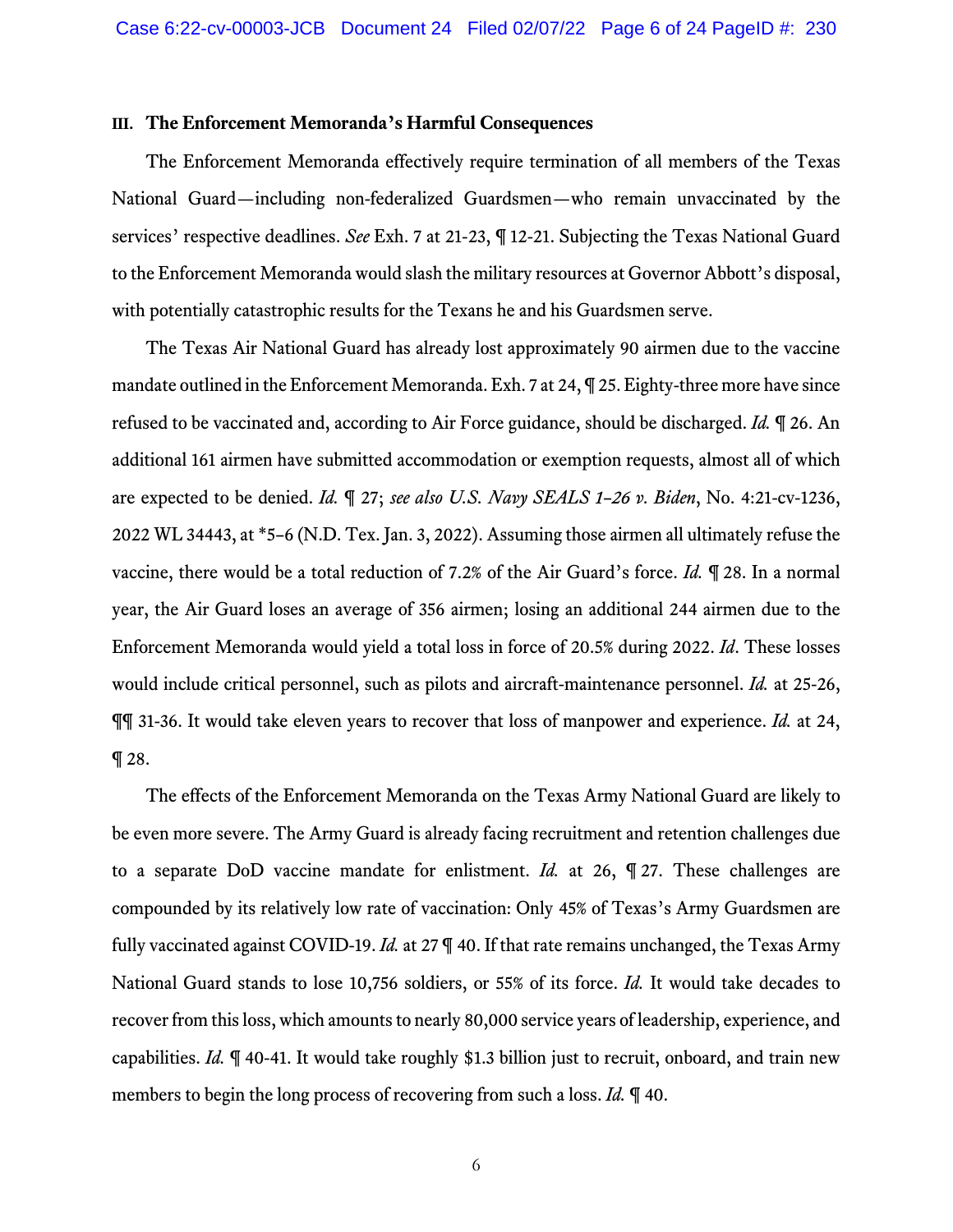#### **ARGUMENT**

A plaintiff seeking a preliminary injunction must establish that (1) "he is likely to succeed on the merits," (2) "he is likely to suffer irreparable harm in the absence of preliminary relief," (3) "the balance of equities tips in his favor," and (4) "an injunction is in the public interest." *Winter v. Nat. Res. Def. Council, Inc.*, 555 U.S. 7, 20 (2008). Here, Governor Abbott satisfies each requirement.

### <span id="page-6-0"></span>**I. Governor Abbott Is Likely to Succeed on the Merits of His Claims**

Presidential orders and the Executive Branch's efforts to enforce them are subject to judicial review because no federal official—not even the President—can act *ultra vires* by violating the Constitution and laws of the United States. *See, e.g.*, *Armstrong v. Exceptional Child Ctr., Inc.*, 575 U.S. 320, 327 (2015); *Gomez v. Trump*, 485 F. Supp. 3d 145, 177 (D.D.C. 2020); *Ancient Coin Collectors Guild v. U.S. Customs & Border Protection*, 801 F. Supp. 2d 383, 406 (D. Md. 2011). Governor Abbott is likely to succeed on the merits of his claims because the Enforcement Memoranda violate the Second Militia Clause and the Tenth Amendment, and because they are arbitrary and capricious under the Administrative Procedure Act.

# **A. The Enforcement Memoranda Unconstitutionally Intrude Upon Governor Abbott's Command of the Texas National Guard**

"The Framers . . . expressly struck a particular balance between federal interests and state autonomy in the military context." Evan H. Caminker, *State Sovereignty and Subordinacy: May Congress Commandeer State Officers to Implement Federal Law?*, 95 Colum. L. Rev. 1001, 1032 n.120 (1995); *see also* Frederick Bernays Wiener, *The Militia Clause of the Constitution*, 54 Harv. L. Rev. 181, 184–86 (1940); Francis X. Conway, *A State's Power of Defense Under the Constitution*, 11 Fordham L. Rev. 169, 172–73 1942). Under the First and Second Militia Clauses, "[t]he Congress shall have Power":

To provide for calling forth the Militia to execute the Laws of the Union, suppress Insurrections and repel Invasions; [and]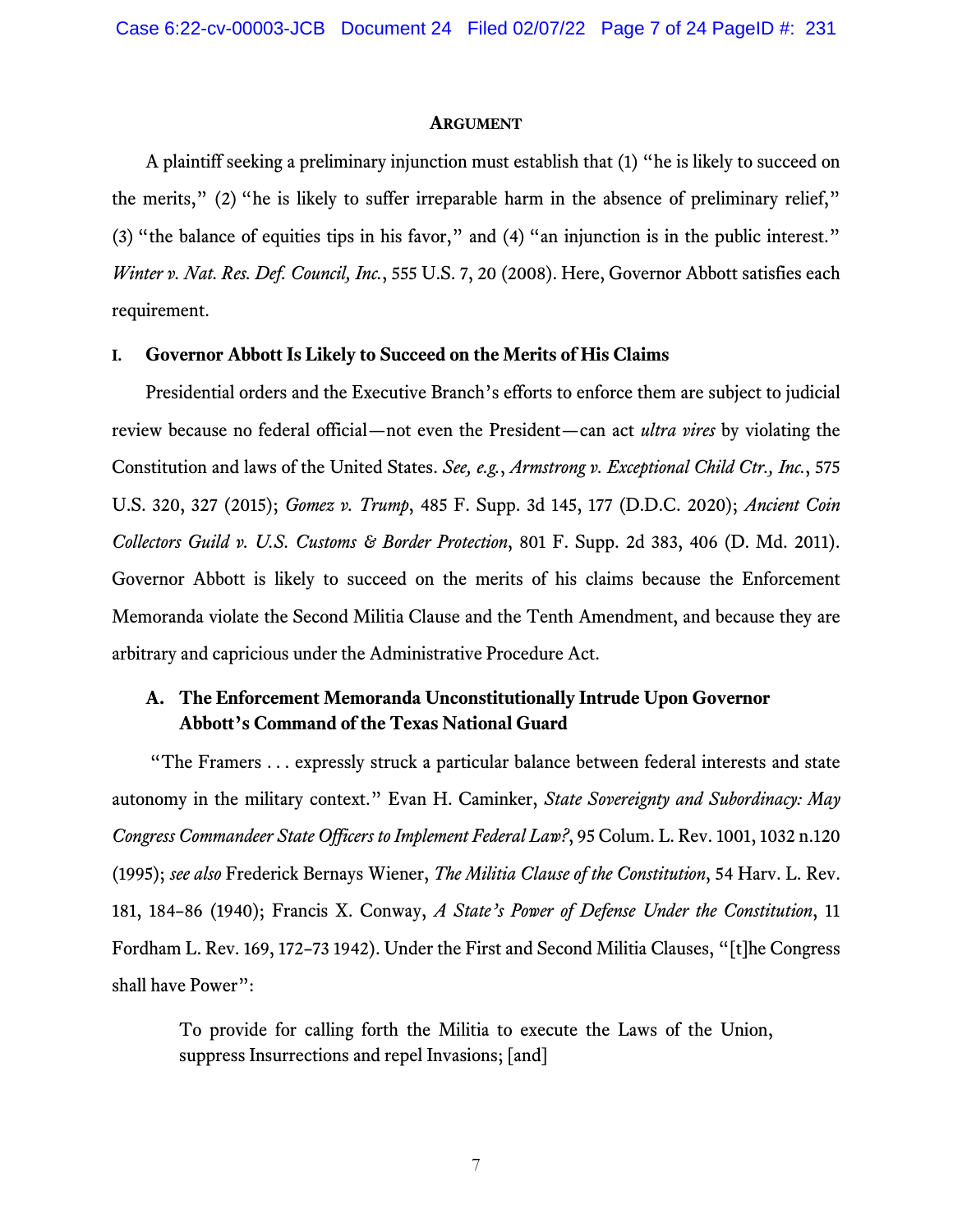To provide for organizing, arming, and disciplining, the Militia, and for governing such Part of them as may be employed in the Service of the United States, reserving to the States respectively, the Appointment of the Officers, and the Authority of training the Militia according to the discipline prescribed by Congress[.]

U.S. Const. art. I, § 8, cl. 15–16. And the under the Commander-in-Chief Clause:

The President shall be Commander in Chief of the Army and Navy of the United States, and of the Militia of the several States, when called into the actual Service of the United States . . . .

U.S. Const. art. II, § 2.

The States thus retained a measure of control over the militias that had long defended their sovereignty, while sharing some such powers with the federal government. Congress could always enact federal laws for *organizing* and *arming* and *disciplining* the militia. And authority over *officering* and *training* the militia would always remain with the States. *See, e.g.*, The Federalist No. 29 (Alexander Hamilton). But the power of *governing* the militia, as prescribed by federal laws and exercised by the federal commander-in-chief, depended on the militia's having been federalized to execute federal laws, suppress an insurrection, or repel an invasion. *See, e.g.*, *Johnson v. Sayre*, 158 U.S. 109, 114–15 (1895). At all other times, the Tenth Amendment reserved that *governing* power to the States. *See, e.g.*, *United States ex rel. Gillett v. Dern*, 74 F.2d 485, 487 (D.C. Cir. 1934); The Federalist No. 69 (Alexander Hamilton); 3 Jonathan Elliot, *The Debates in the Several State Conventions on the Adoption of the Federal Constitution* 424 (2d ed. 1836).

The Enforcement Memoranda violate the Second Militia Clause because President Biden is "governing" members of the Texas National Guard without having federalized them. It is one thing for the federal government to add COVID-19 vaccination to the list of standards prescribed for Guardsmen under 32 U.S.C. § 110; as discussed below in Argument § [I.C,](#page-11-0) the President may determine which Guard units are to be deprived of federal funding for failure to meet some federal standard. But it is quite another thing for the federal government to bypass the Governor and impose punishment directly upon individual Guardsmen by cutting off their pay, barring their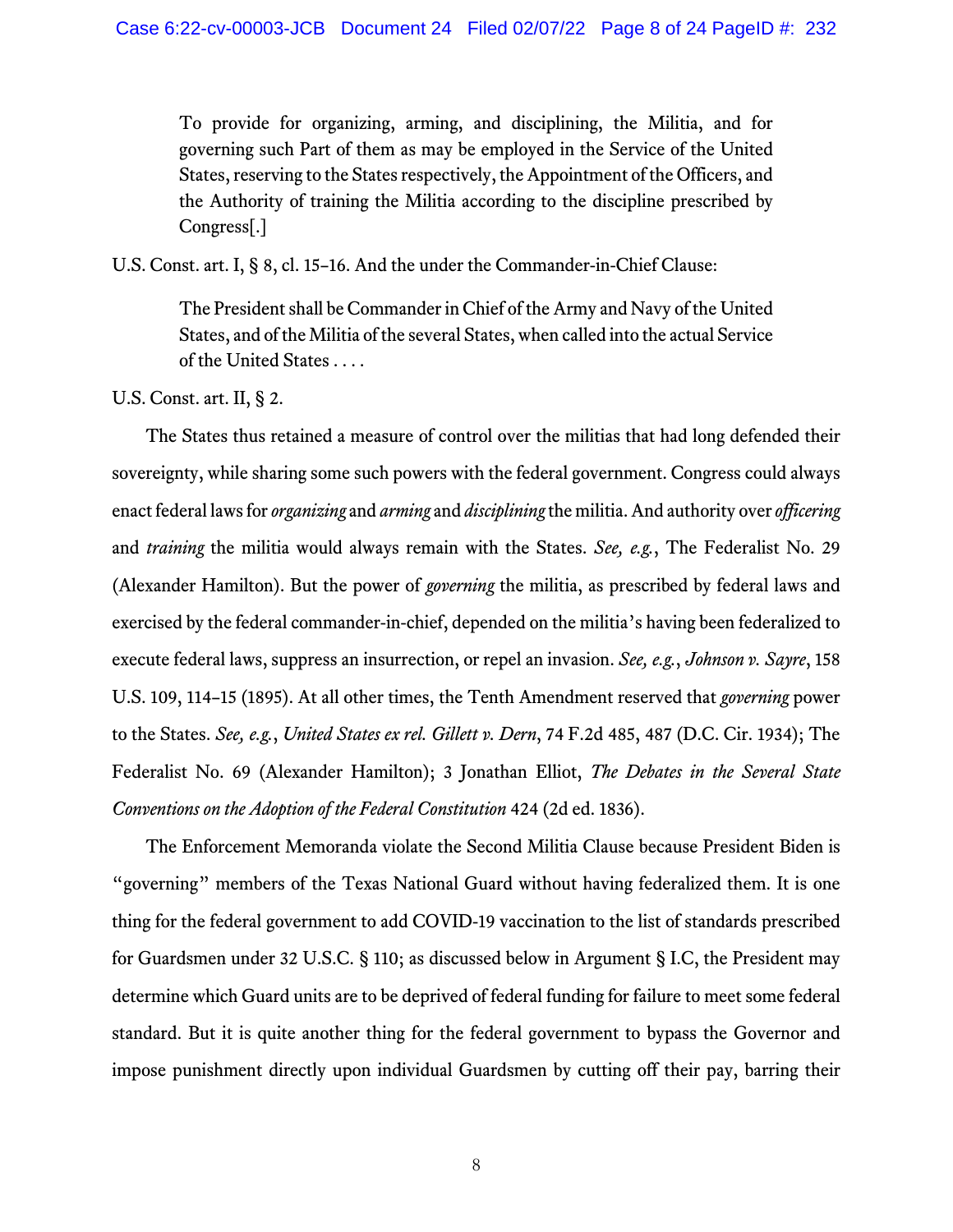participation in Title 32 duties, and threatening to discharge them from the Texas National Guard altogether.

The Enforcement Memoranda had one aim: to compel Guardsmen who are under *state*  command and subject to punishment under *state* standards to submit to orders by *federal* military officials on penalty of punishment under *federal* standards. In this case, the order is to receive a vaccination; the punishments include a loss of pay, of the right to train and serve, and, eventually, of the very status as a Guardsman. It is not the content of the order, however, but the *power* to order, that is the essence of military command. And it is not the content of the punishment for failure to comply, but the *power* to determine whether and how to punish for failure to comply that is inextricably bound up with command authority.

The federal government has long recognized that non-federalized Guardsmen are under the sole command of their respective governors. President Lincoln, for example, received the following advice:

The President . . . has no power over the militia, as Commander-in-Chief, until called into actual service, when the functions of the local commanders-in-chief cease and those of the President begin. Until that time the powers pertaining to that office are exclusive in the governors, for there cannot be two Commandersin-Chief of the same body at the same time.

*Power of the President to Create a Militia Bureau in the War Department*, 10 Op. Att'y Gen. 11, 14–15 (1861); *cf.* The Federalist No. 74 (Alexander Hamilton) ("Of all the cares or concerns of government, the direction of war most peculiarly demands those qualities which distinguish the exercise of power by a single hand."). To take a more recent example: "Within a state, that state's governor is the key decision maker and commands the state's National Guard forces when they are not in federal Title 10, USC, status." Joint Chiefs of Staff, *Joint Pub. 3-0: Joint Ops.*, at VII-6 (Jan. 17, 2017), available at [https://www.jcs.mil/Portals/36/Documents/Doctrine/pubs/jp3\\_0ch1.pdf.](https://www.jcs.mil/%E2%80%8CPortals/%E2%80%8C36/%E2%80%8CDocuments/%E2%80%8CDoctrine/%E2%80%8Cpubs/%E2%80%8Cjp3_0ch1.pdf)

Indeed, until the Enforcement Memoranda, the Defendants had never attempted to usurp Governor Abbott's command by issuing a federal military order to non-federalized Guardsmen. They had never demanded specific punishment for a non-federalized Guardsman's non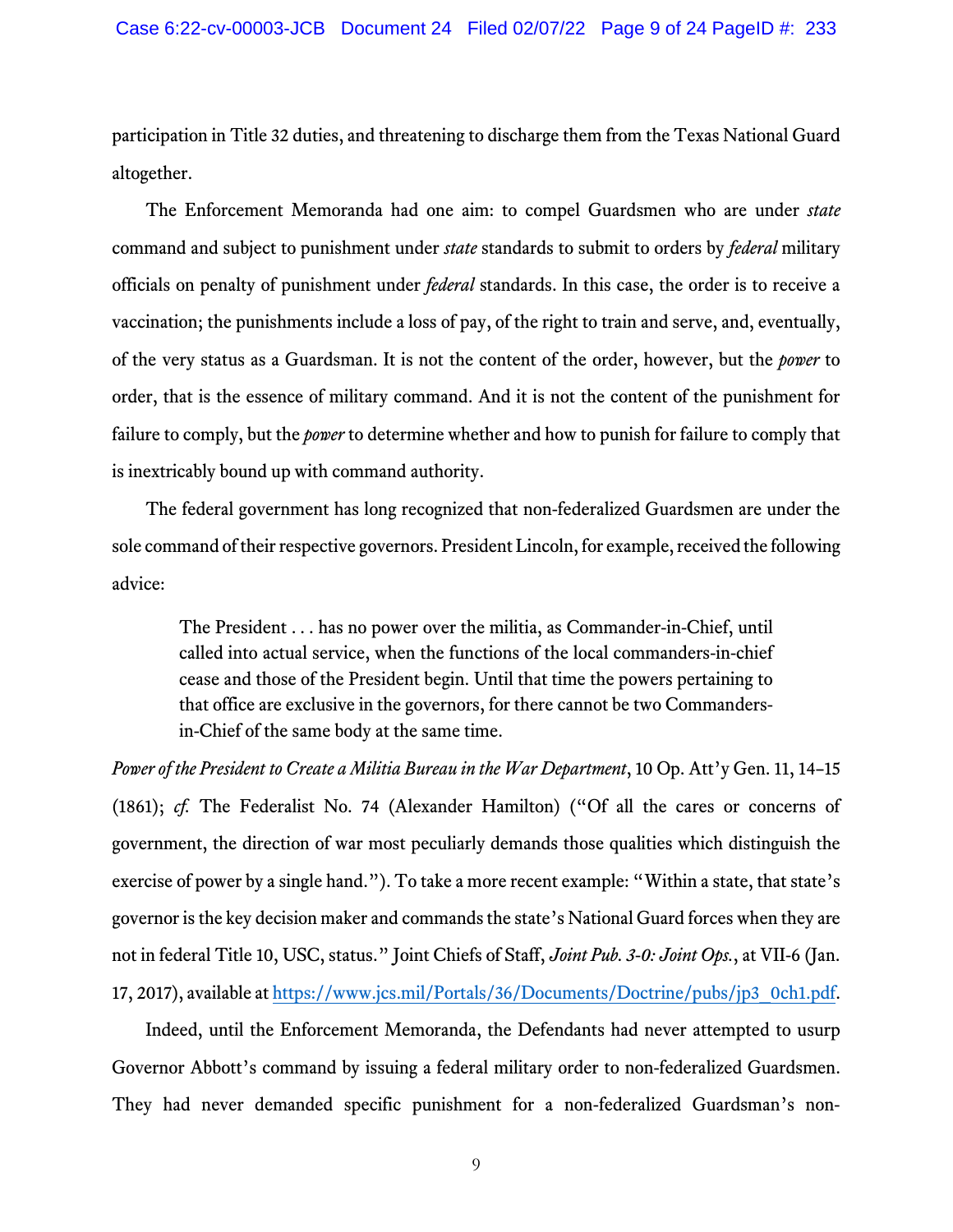compliance with an order. And they certainly had never issued orders to non-federalized Guardsmen that directly contradict Governor Abbott's orders to those same non-federalized Guardsmen—and then demanded that Governor Abbott impose specific punishment upon nonfederalized Guardsmen who follow his orders. The Defendants had no authority to do so.

# **B. The Enforcement Memoranda Exceed the Authority Granted to the President and the Executive Branch**

That Guardsmen serve under exclusive state command unless federalized is also enshrined in federal and state statutes. Federal law sets out the procedures by which Guardsmen are federalized and thereafter serve as part of U.S. armed forces, commonly known as "Title 10" status or service.

Federal law generally prohibits Guardsmen from being federalized without the consent of their State's governor. 10 U.S.C. § 12301(b), (d). However, the President may order Guardsmen into federal duty without their Governor's consent "to repel [an] invasion, suppress [a] rebellion," or "execute [federal] laws"—an authorization that calls upon the President to issue those orders "through the governors of the States." 10 U.S.C. § 12406. Guardsmen can also be federalized if Congress determines that "more units and organizations are needed for the national security than are in regular components" of the military. *Id.* § 10103. None of those things have happened here.

Other statutes recognize the division between federalized Guardsmen, who are serving a federal commander, and non-federalized Guardsmen, who are not. Most prominently, the definition of "active duty" in the federal military expressly excludes National Guard duty, even training or duties paid for by federal funds. 32 U.S.C. § 101(12), (19); 10 U.S.C. § 101(d)(1), (5). More specifically, Guardsmen are "not in active Federal service except when ordered thereto under law." 10 U.S.C. § 12401. Once "ordered to active duty," a Guardsman is "relieved from duty in the National Guard of his State . . . until he is relieved from [active federal duty]" and thus returned to "National Guard status," reflecting the constitutional and practical reality that a soldier can only serve in one status and under one commander at a time. 32 U.S.C. § 325(a)(1),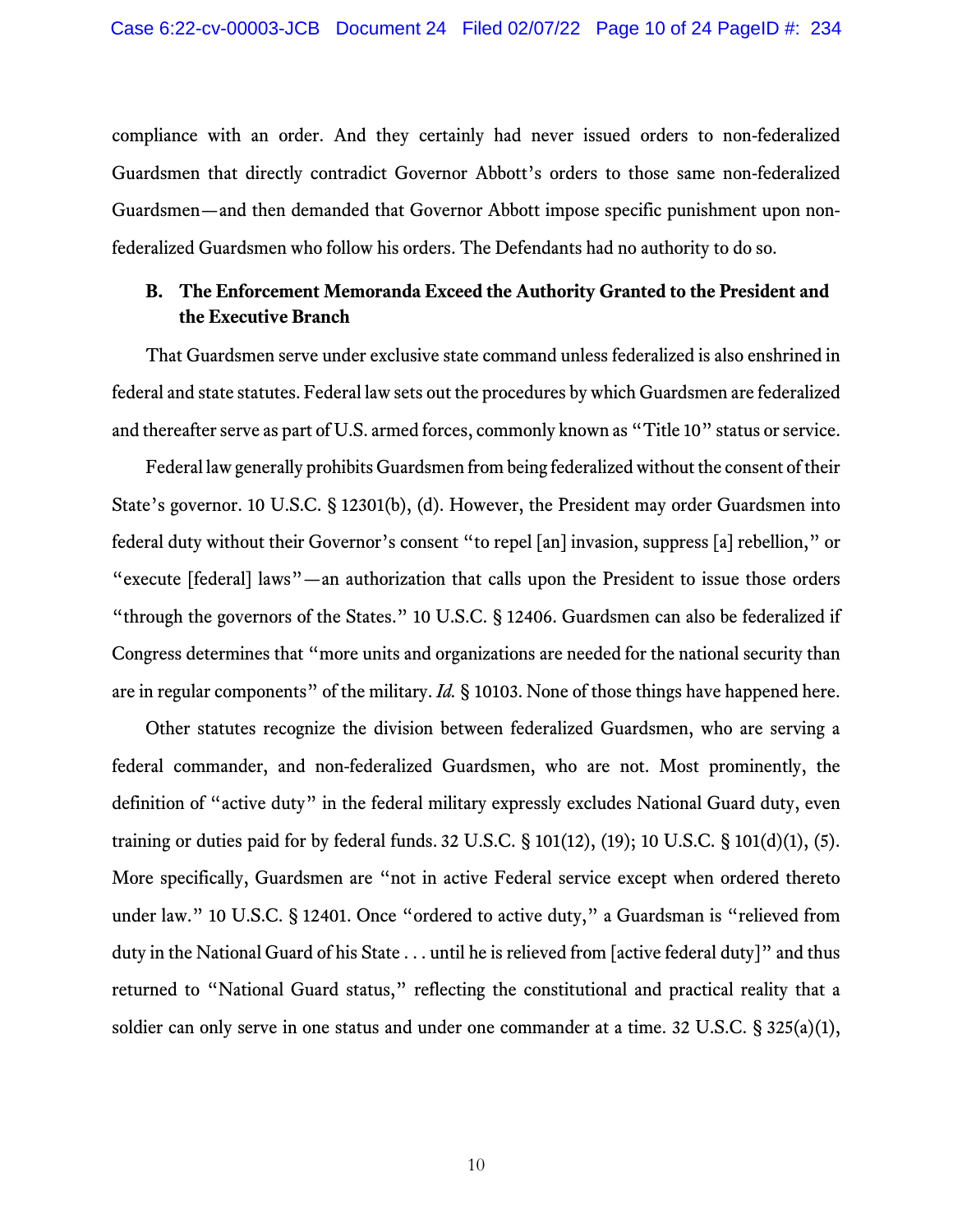(c).[2](#page-10-0) Indeed, the governing statutes establish that the "functions in the state National Guard and the federal National Guard of the United States are mutually exclusive." *Clark v. United States*, 322 F.3d 1358, 1368 (Fed. Cir. 2003). It is precisely because non-federalized Guardsmen serve exclusively under state command, and are not part of the federal armed forces, that they can be used in law-enforcement duties without running afoul of the Posse Comitatus Act. *See, e.g.*, *United States v. Hutchings*, 127 F.3d 1255, 1257–59 (10th Cir. 1997) (construing 18 U.S.C. § 1385). As the Texas National Guard and its Guardsmen have not been "ordered to active duty" under Title 10, they remain under Governor Abbott's sole command.

And this federalized/non-federalized distinction extends to the authority to hold servicemembers accountable for disobeying orders. Only when Guardsmen are federalized are they "subject to the laws and regulations governing the Army or the Air Force." 10 U.S.C. § 12405. When "not on active duty," Guardsmen are "administered, armed, equipped, and trained in their status as members of" their National Guard. 10 U.S.C. §§ 10107, 10113. Non-federalized Guardsmen are not subject to the Uniform Code of Military Justice, but to state military codes. *See*  10 U.S.C. § 802(a)(1); Tex. Govt. Code § 432.002 (applying the Texas Code of Military Justice to all members of the state military forces "who are not in federal service under Title 10, United States Code"). And as the Texas National Guard and its Guardsmen have not been ordered to active duty under Title 10, they remain subject solely to the State's military-justice system—just as contemplated by the Constitution, which grants Congress the power "[t]o make Rules for the Government . . . of the land and naval Forces" with no other direct limitation, but limits the power "to provide for . . . governing" the militia to "such Part of them as may be employed in the Service of the United States." U.S. Const. art. I, § 8, cl. 14, 16; *see also Kinsella v. United States ex rel.* 

<span id="page-10-0"></span><sup>&</sup>lt;sup>2</sup> Indeed, simultaneous service in active federal duty and National Guard duty is so out of the ordinary that it legally occurs only for officers and only if the President authorizes it and the Guardsman's governor consents to it. Even then, it is generally done only to make clear who has the right to issue orders, such as to "establish[] the succession of command of a unit." 32 U.S.C. § 325(a)(2), (b). Such statuses are not at issue here.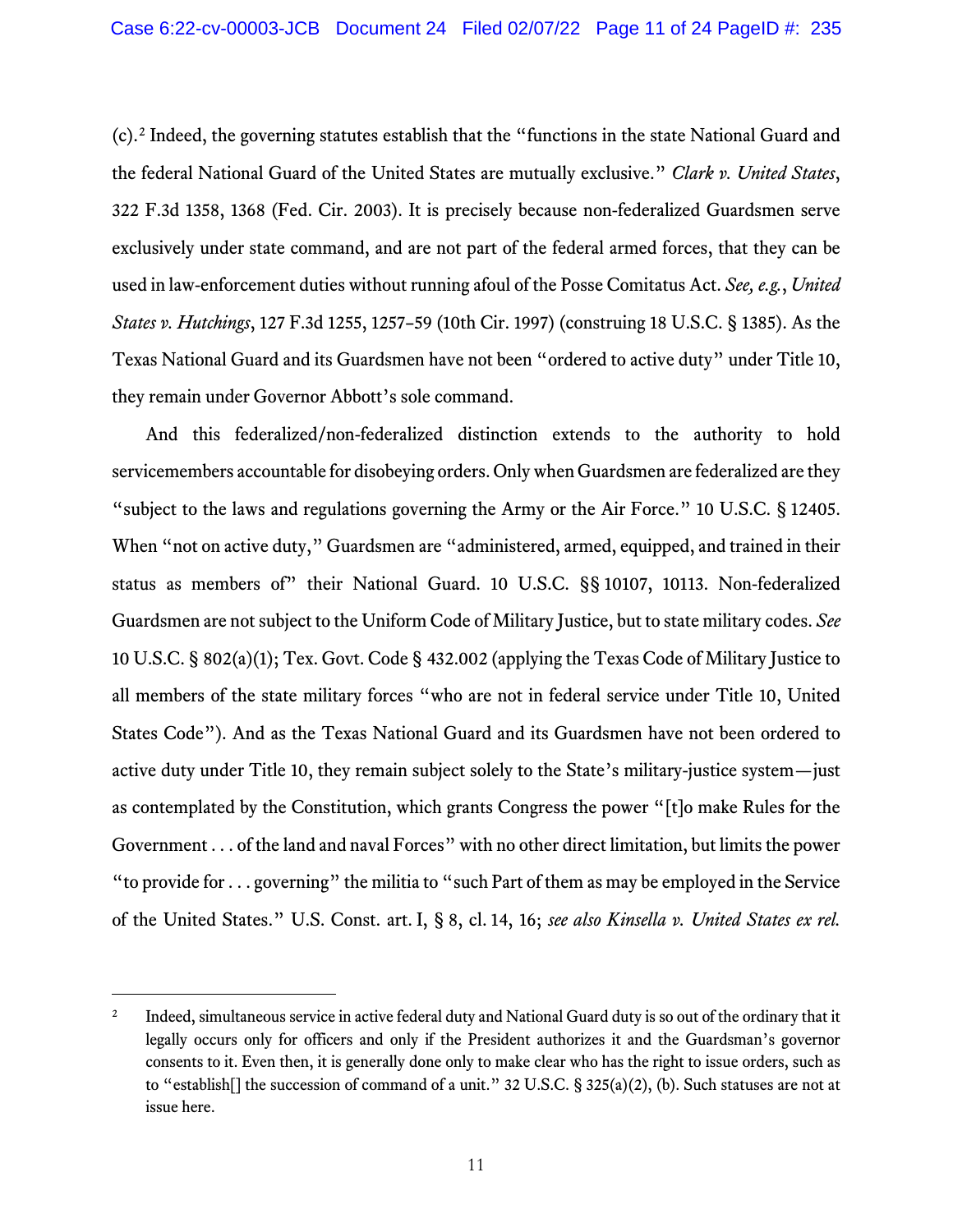*Singleton*, 361 U.S. 234, 247 (1960) ("There can be no question but that Clause 14 grants the Congress power to adopt the Uniform Code of Military Justice.").

# <span id="page-11-0"></span>**C. Governor Abbott's Authority to Govern the Militia Encompasses the Power to Issue Orders and Punish Their Disobedience**

Authority to punish is not within the power to prescribe discipline, but the power to govern. When the Constitution was adopted, the word "discipline" in the Second Militia Clause referred to training, whereas the word "governing" referred to enforcement and punishment. *See, e.g.*, Benjamin Daus, *The Militia Clauses and the Original War Powers*, 11 J. of Natl. Security L. & Pol. 489, 508–09 (2021) (discussing historical sources). As discussed above, the federal authority to "govern" the Texas National Guard is strictly limited to Guardsmen in active federal service, while non-federalized Guardsmen are "governed" by their Governor. This separation of powers the Constitution's demarcation of who governs the militia and when—is fundamental to the Guard's structure.

This sharp division of power is consistent with the Second Militia Clause's commitment to the States of the authority to train the militia "according to the discipline prescribed by Congress." U.S. Const. art. I, § 8, cl. 16. As envisioned in the compromise worked out by the Founding Fathers, the federal government would set the standards for the militia to maintain, and the States would train their militias to those standards in the manner each State saw fit. That is, Congress would "specify the structure of militias (organizing), provid[e] military equipment (arming), [and] set[] common military standards across militias (prescribing discipline)." Dwight Stirling & Corey Lovato, *With All Due Respect, Mr. President, We're Not Going to Follow that Order: How and Why States Decide Which Federal Military Rules Apply to State National Guard Personnel*, 22 Tex. Rev. L. & Pol. 95, 100 (2018). But governance—the power to issue orders and impose consequences for their violation—remained with the States. *Id.* at 115–16. Thus the militia would be prepared for federal service if it became necessary, while otherwise remaining firmly under State control.

But federal officials may not command the actual operations of a State's militia. The federal government's remedy if a State's National Guard refuses to comply with an issued regulation is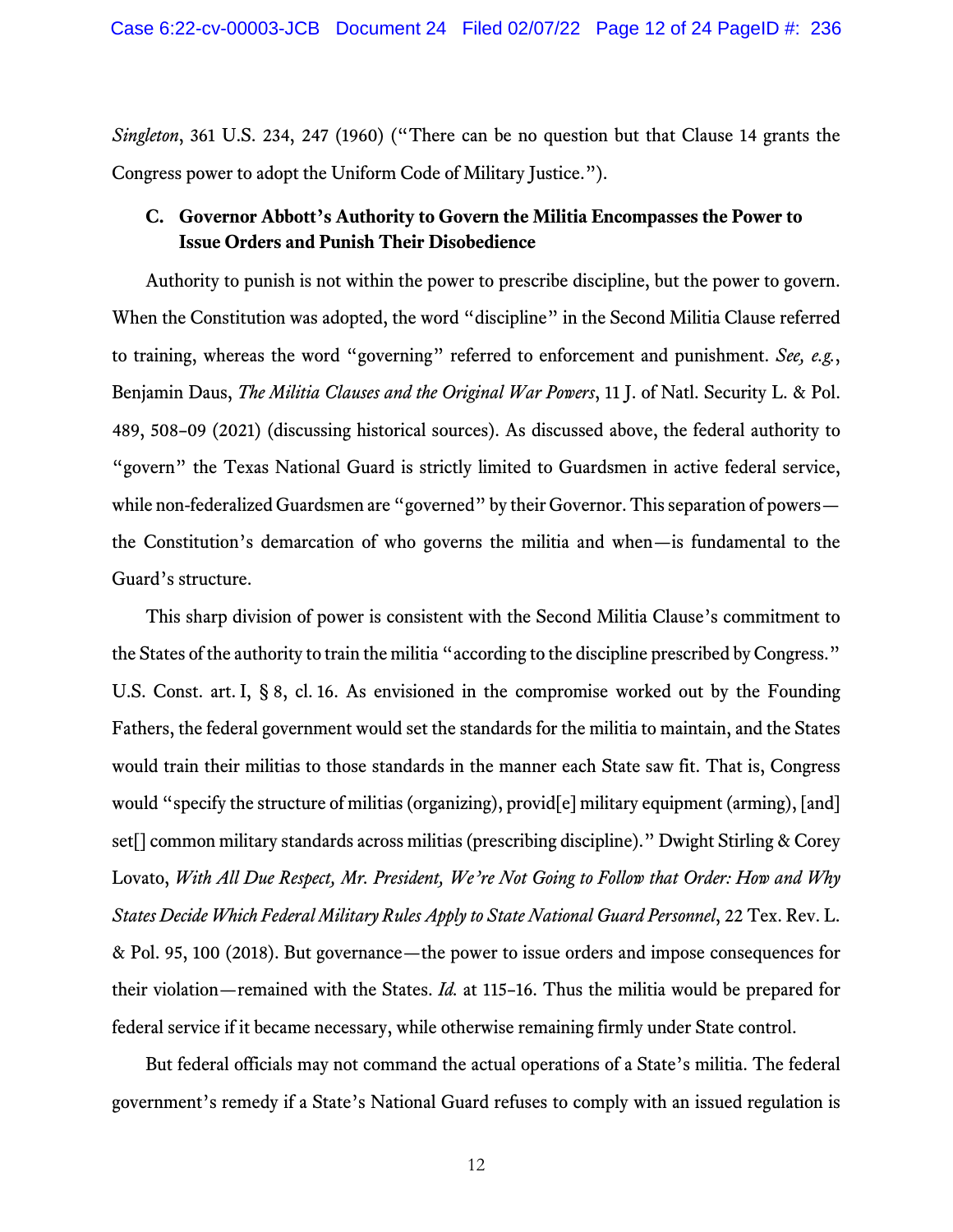financial, not punitive: "the National Guard of that State is barred, in whole or in part, *as the President may prescribe*, from receiving money or any other aid, benefit, or privilege authorized by law." 32 U.S.C. § 108 (emphasis added); *see Assn.of Civilian Techs., Inc. v. United States*, 603 F.3d 989, 993 (D.C. Cir. 2010). As the federal government itself explained:

[32 U.S.C. § 110] does not authorize the federal government to step in and take over the state's daily administration duties if it determines that the State National Guard is doing something wrong or fails to meet the established standards. . . . *To extend that power to the federal government would completely undermine the states' authority to administer their own affairs* while in a Title 32 (non-federal) status. If a State National Guard fails to comply with the regulation, or orders, issued pursuant to 32 U.S.C. § 110, then *the federal government has only one remedy, to withhold funds under 32 U.S.C. § 108.*

Br. of the United States, *Assn. of Civilian Techs., Inc. v. United States*, No. 09-5153, 2009 WL 6506408, at \*17 (D.C. Cir. Dec. 9, 2009) (emphases added); *see also* Br. in Opp. for Fed. Resps., *Neville v. Dhillon*, No. 19-690, 2020 WL 1313286, at \*3 (U.S. Feb. 2020) ("If a State refuses to follow Department of the Air Force or Bureau regulations or policies, the only federal remedy is withholding federal funds or privileges."); Br. for the United States, *Maryland ex rel. Levin v. United States*, No. 345, 1965 WL 130174, at \*34 (U.S. Feb. 11, 1965) ("The federal government sets standards of federal recognition for both military and civilian employees which the Guard units and personnel must meet in order to receive federal support, but the only federal sanction for failure to meet those standards is the withdrawal of federal support for the unit.").

### $***$

As with the authority to apply and enforce regulations and orders against federalized Guardsmen, this lawsuit does not contest the President's authority to withhold funds, in accordance with 32 U.S.C. § 108, from a State that fails to comply with a federal standard established under 32 U.S.C. § 110. But that is not what the Defendants are threatening in their Enforcement Memoranda. Instead, the Defendants have burst beyond the constitutional limits on their authority, directly intruding into the Texas National Guard's day-to-day operations and chain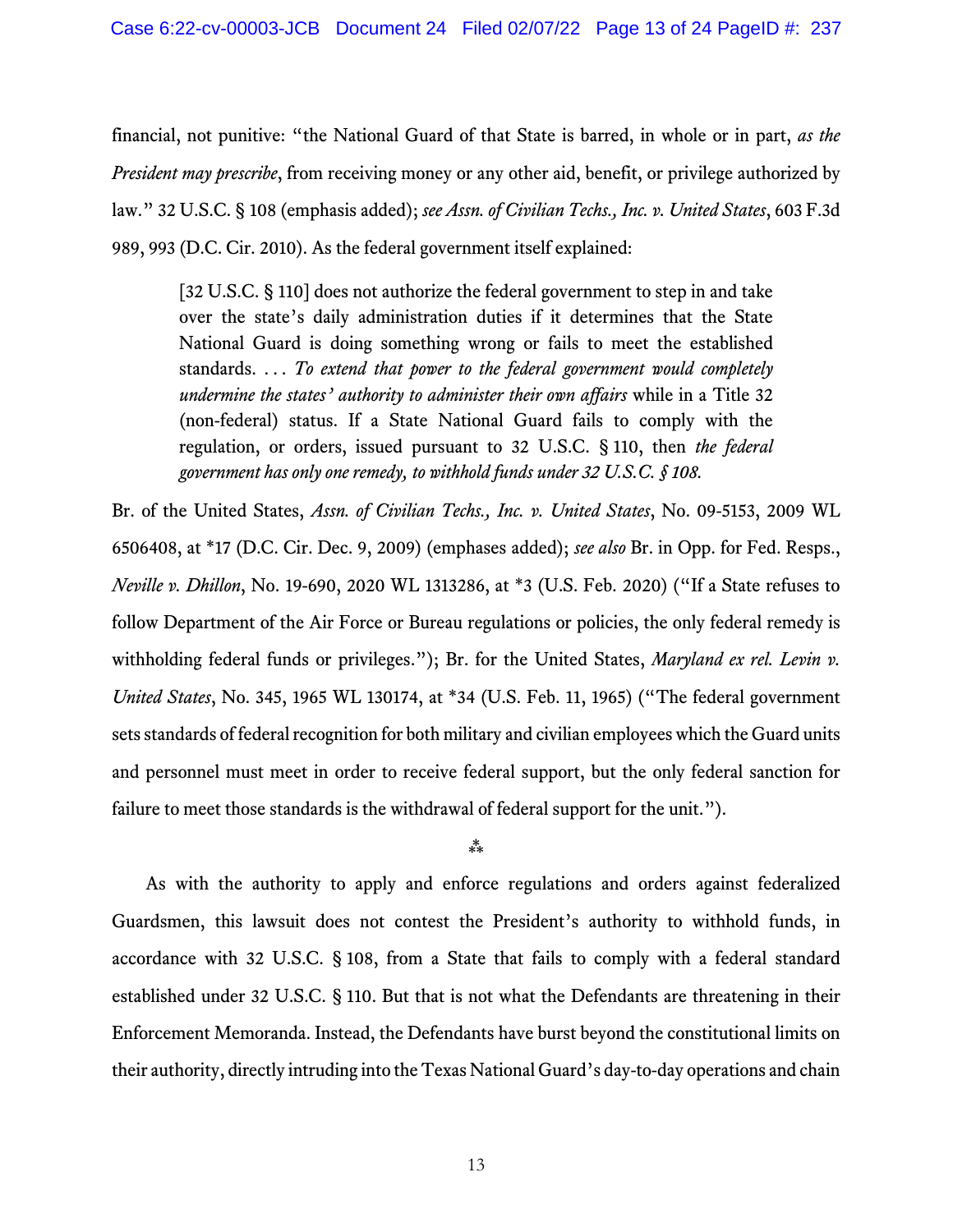of command. The Enforcement Memoranda run counter to Texas law and Governor Abbott's express order as the Texas National Guard's commander-in-chief. Only Governor Abbott has the authority to decide what punishment, if any, will attach to non-compliance with the Enforcement Memoranda by Texas's Guardsmen. The Defendants have attempted to usurp that authority, issuing orders they have no power to issue and demanding enforcement they have no power to demand. In so doing, they have intolerably blurred the lines of accountability. *See, e.g.*, *Murphy v. NCAA*, 138 S. Ct. 1461, 1477 (2018); *Printz v. United States*, 521 U.S. 898, 929–30 (1997); *New York v. United States*, 505 U.S. 144, 168–69 (1992).

Those exercising power must be accountable to the People who entrust them to wield it. The Constitution specifically recognizes as much in the militia context, as do the applicable federal statutes. If President Biden wants to subject the Texas National Guard to a federal vaccine mandate, he cannot hide behind Secretary Austin or commandeer Governor Abbott. President Biden must own his decision, with all the accompanying political and pecuniary costs, by federalizing the Texas National Guard or by defunding it "as *the President* may prescribe." 32 U.S.C. § 108 (emphasis added). Instead of doing so, President Biden and his subordinate Defendants have exceeded their lawful authority under the Second Militia Clause, the Tenth Amendment, and federal statutes. The Defendants have acted ultra vires, and Governor Abbott is likely to prevail on Counts One and Two of his Complaint.

## **II. The Enforcement Memoranda Violate the Administrative Procedure Act**

### **A. The Enforcement Memoranda Are Final Agency Action**

The Enforcement Memoranda purport to set forth actions that Guardsmen must take, deadlines by which they must do so, and penalties for failing to do so; and they further command the Guardsmen's superiors to impose specified punishments. They mark the consummation of the agencies' decision-making processes and are actions from which legal consequences flow. *Bennett v. Spear*, 520 U.S. 154, 177–78 (1997). The Enforcement Memoranda are neither "tentative" nor "interlocutory;" rather, they "purport[] to bind parties and alter their conduct." *Louisiana v. U.S.*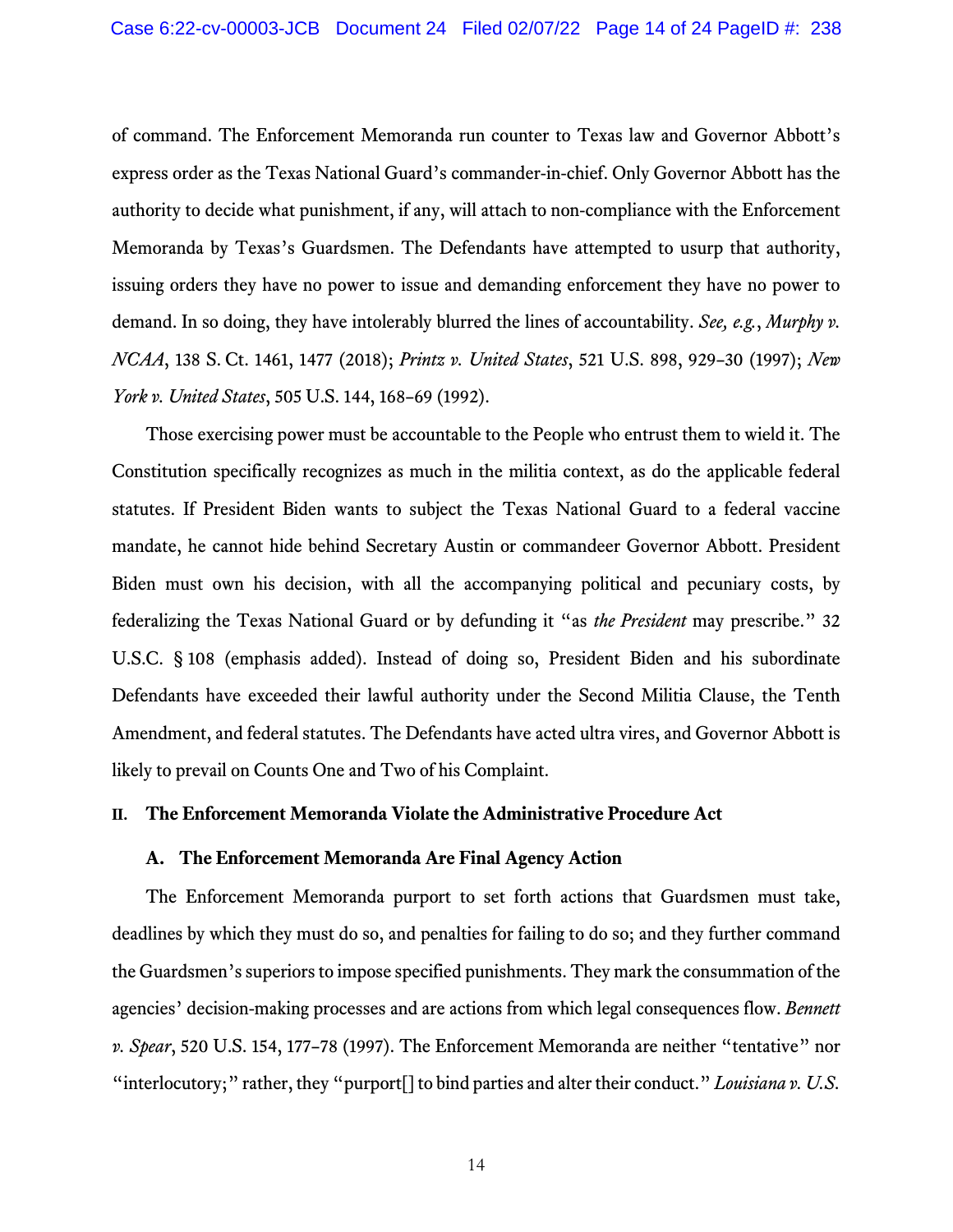*Army Corps of Engrs.*, 834 F.3d 574, 582 (5th Cir. 2016). As such, they constitute final agency action and are subject to review under the APA. *See* 5 U.S.C. § 704.

# **B. The Enforcement Memoranda Exceed the Constitutional and Statutory Limits on the Defendants' Powers**

As described above, *see* Argument § [I,](#page-6-0) the Enforcement Memoranda are contrary to the constitutional allocation of power between federal and state governments, and they exceed the statutory powers Congress conferred. For this reason alone, they should be held unlawful and set aside. 5 U.S.C. § 706(2)(B)–(C).

### <span id="page-14-0"></span>**C. The Enforcement Memoranda Ignore Texas's Reliance Interests**

The Enforcement Memoranda should also be set aside as arbitrary and capricious. Those affected by a federal agency's change in its rules or policies are entitled to consideration of any reliance interests that developed around the since-abandoned policy. Agencies promulgating new policies must "be cognizant that longstanding policies may have 'engendered serious reliance interests that must be taken into account.' " *Encino Motorcars, LLC v. Navarro*, 579 U.S. 211, 221– 22 (2016) (quoting *FCC v. Fox Television Stations, Inc.*, 556 U.S. 502, 515 (2009)). "'It would be arbitrary and capricious to ignore such matters.' Yet that is what [the Defendants] did." *DHS v. Regents of Univ. of Cal.*, 140 S. Ct. 1891, 1913 (2020) (quoting *Fox*, 556 U.S. at 515). Indeed, the Defendants "entirely failed to consider an important aspect of the problem," *Motor Veh. Mfrs. Assn. v. State Farm Mut. Auto. Ins. Co.*, 463 U.S. 29, 43 (1983): Guardsmen are not a mere supplement to the federal military, but a vital part of each State's ability to secure its citizens' property, liberty, and lives—a vitality that is sapped by drumming Guardsmen out of militia service. The Defendants' failure to weigh those considerations before upending the Texas National Guard's chain of command requires that the Enforcement Memoranda be set aside.

## **1. Handling Disasters and Emergencies**

Texas substantially relies on its Guardsmen, under the command of its Governor, to respond to disasters and emergencies. As explained by Nim Kidd, Chief of the Texas Division of Emergency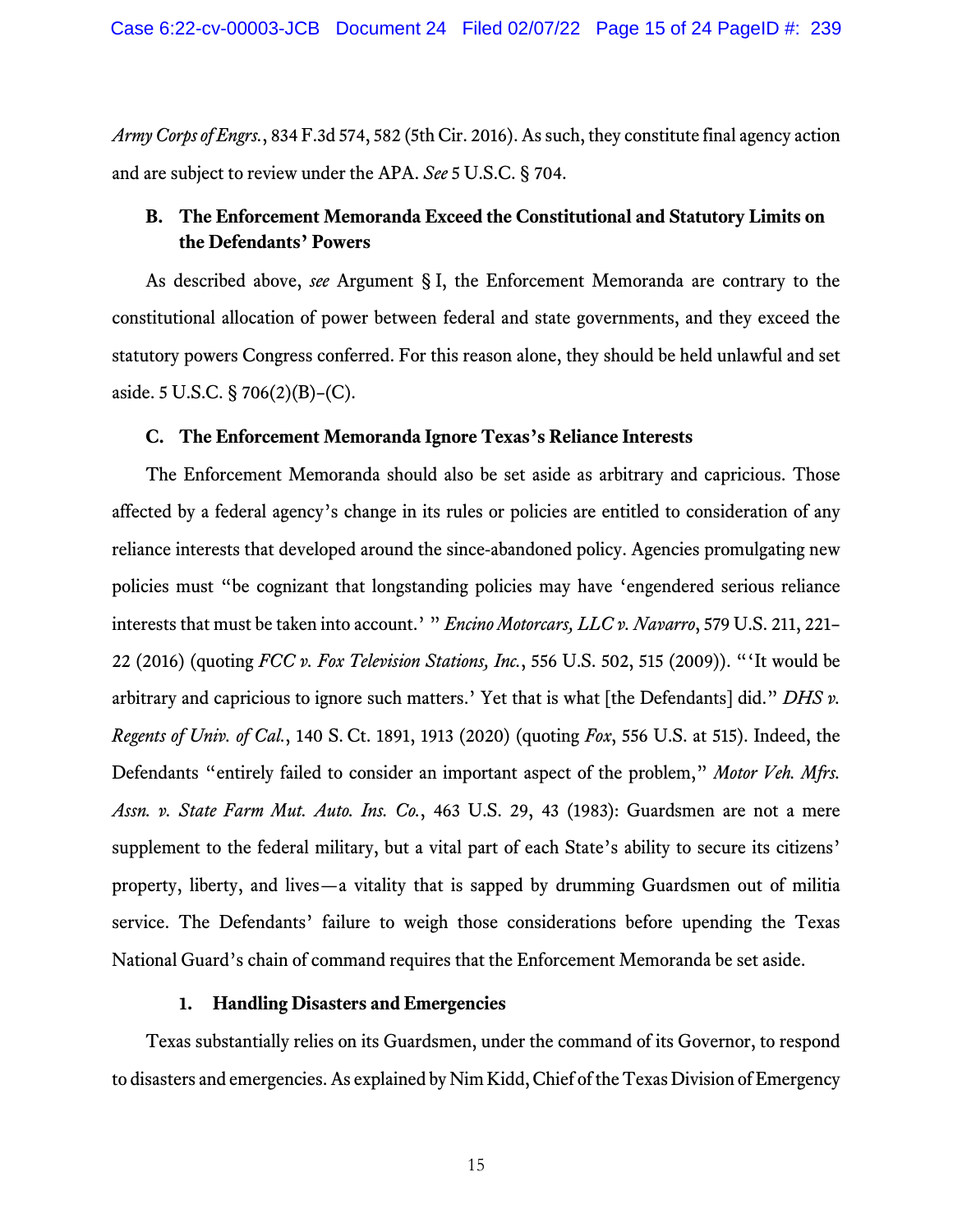Management (TDEM), the Texas National Guard's expertise and capabilities are irreplaceable, and even a modest reduction in the size of the Guard would be to the substantial detriment of TDEM's ability to manage and coordinate the delivery of resources to areas affected by disasters, emergencies, and other major events. Exh. 8 at 37, 39, ¶¶ 5, 13. When TDEM activates the State Operations Center for emergency operations, it requests the presence of representatives from those of the 39 support agencies whose services it believes may be required. *Id.* at 36, ¶ 3. Of the 87 activations that have occurred during Chief Kidd's tenure, he cannot recall a time when a representative of the Texas Military Department has not been present. *Id.* at 36-37, ¶ 4. That is because "[n]o matter the nature of the emergency, [he] believe[s] that help from the Texas Air and Army National Guard is appropriate and may be required." *Id.*

Chief Kidd details some of the Texas National Guard's "talents in logistics, rescue operations, communications, transportation, and security and law-enforcement support, many of which can be replicated only with great difficulty, and some of which cannot be replicated at all," *id.* at 37, ¶ 5:

- The Army National Guard's 6th Civil Support Team is available to screen for the potential presence of chemical or biological agents and, if necessary, furnish emergency containment and decontamination. *Id.* ¶ 6.
- The Army National Guard's high-profile ground vehicles can traverse floodwaters, washed-out roads, and debris that would otherwise be unpassable, enabling personnel and supplies to reach otherwise inaccessible areas. *Id.* ¶ 8.
- The Air National Guard's Aircraft Coordination Center and airlift capability, for cargo and personnel, make it possible for TDEM and partner agencies to deploy, into areas inaccessible even by the Army Guard's high-profile vehicles, food, water, supplies, medics, civil-engineering teams, search-and-rescue personnel, vehicles, and other large-scale supplies. *Id.* ¶ 8.
- The Guard's communications capabilities enable personnel to coordinate operations in areas where landline and cellular telephone service is unavailable. *Id.* ¶ 9.
- The Guard's logistical capabilities enable it to stage points of distribution for disasterrelief supplies, such as shelter, food, water, and ice, that serve tens of thousands of people per day. These capabilities also enabled it to build, source, and operate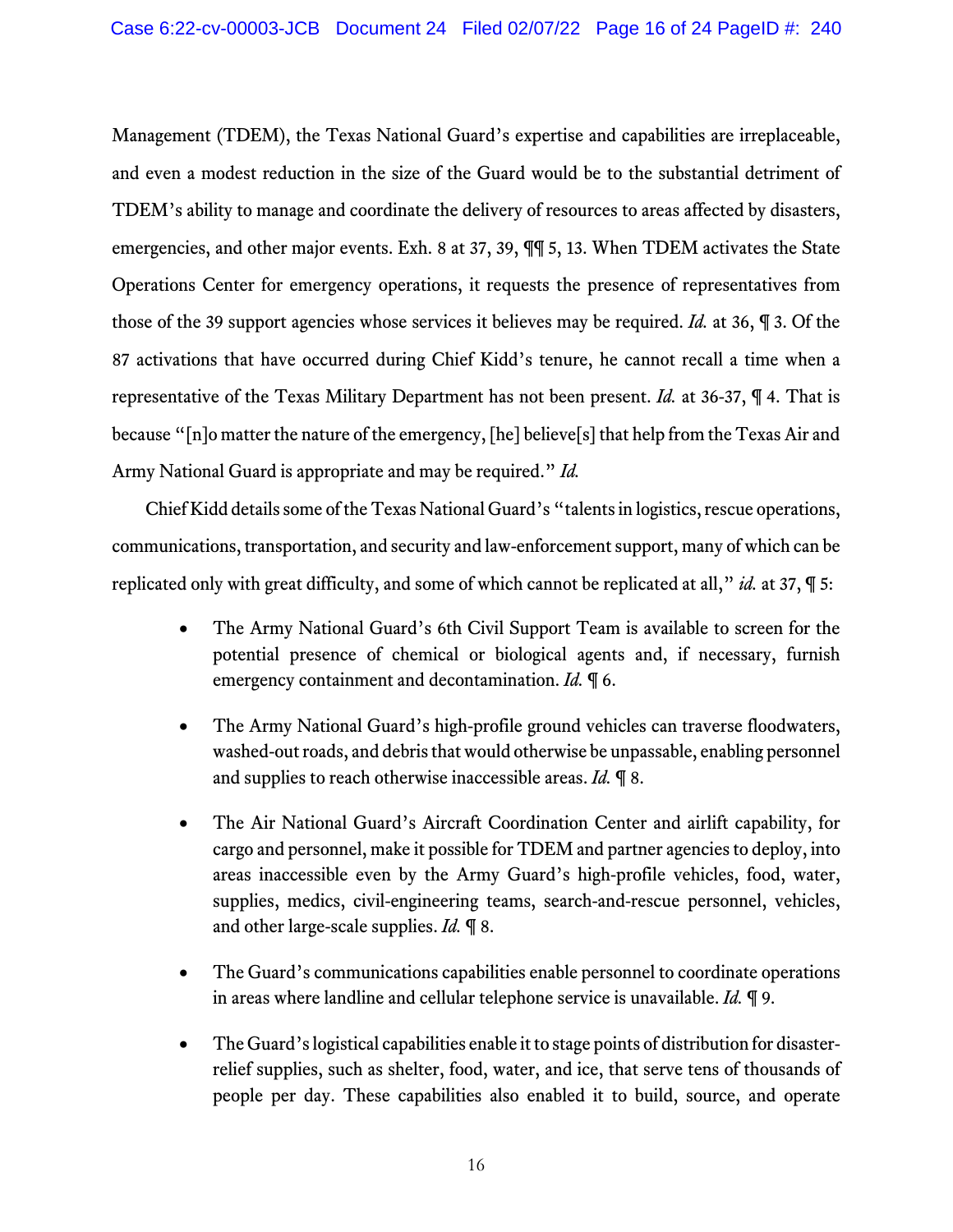COVID-19 testing sites as soon as the State was allowed to do so, particularly where no appropriate facilities would have otherwise been available and months before private-sector testing was available. *Id.* at 38, ¶¶ 10–11.

• The Guard's expertise, size, and communications capabilities enable larger, faster, and more efficient deployment and operation of search-and-rescue teams. Guardsmen are also deployed into disaster areas to assist law-enforcement personnel with preventing looting and other criminal activity. *Id.* ¶ 12.

Simply put, the Texas National Guard plays in invaluable role in protecting the health and safety of Texans. Since the beginning of the COVID-19 pandemic, thousands of Guardsmen have served in support of the State's COVID-19 mitigation and response. *See* Exh. 7 at 20, ¶ 5. Those missions have included production of personal protective equipment, establishing mobile testing and nursing home disinfection teams, and providing food bank support. *Id*. In January 2021, the Guardsmen helped TDEM stand up the State of Texas Mobile Vaccination Team Program. *Id.* at 21, ¶ 7. As part of this effort, Texas's Guardsmen vaccinated or assisted with vaccinating over 2.3 million Texans. *Id.*

The Texas National Guard also responded to Winter Storm Uri in February 2021. *Id.* ¶ 9. In a span of 96 days, Guardsmen manned shelters, worked with DPS to help motorists, and assisted almost 36,000 Texans in danger. *Id.* During this time, Guardsmen distributed 119,000 cases of bottled water and approximately 7,000 cases of meals to Texans in need. *Id.*

The Defendants took no notice of these many roles that Guardsmen play. They considered none of the effect that forcibly separating Guardsmen from state military service would have on Texas's ability to fill those roles and thus protect the health, welfare, and safety of Texans, particularly when disaster strikes. In short, they did not consider how Governor Abbott and the State he leads depend on the Texas National Guard, and that failure requires that the Enforcement Memoranda be set aside.

### **2. Handling Law-Enforcement Exigencies**

<span id="page-16-0"></span>Nor did the Defendants take into account Texans' reliance on the Texas National Guard to supplement law-enforcement activity, particularly ongoing law-enforcement activities on the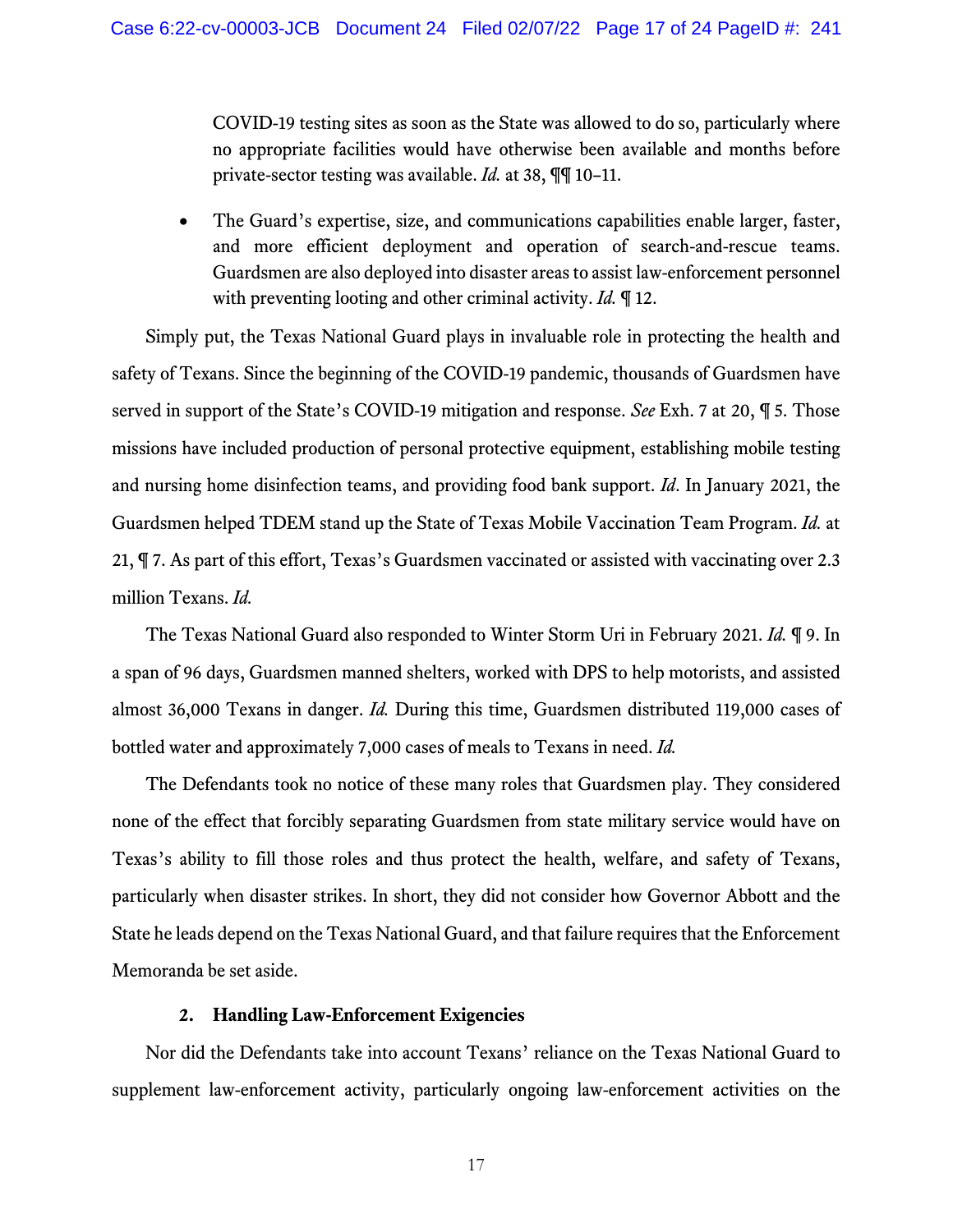U.S.–Mexico border. Texas is currently facing a crisis along that border, which is rife with criminal activity including human trafficking, drug trafficking, and human smuggling. Exh. 6 at 16, ¶ 3. These crimes are perpetuated by transnational criminal networks that control trafficking routes and operations along the border. *Id.* These criminal networks, including the Mexican cartels with their affiliated organizations and gangs, routinely prey on illegal migrants and move enormous quantities of dangerous drugs—most notably fentanyl—into Texas. *Id.*

To combat this criminal activity and its widespread effects, Governor Abbott launched Operation Lone Star in March 2021. *Id.* ¶ 4. Operation Lone Star is a law-enforcement surge operation that includes personnel from DPS, local agencies, the Texas State Guard, and the Texas National Guard. *Id*. Operation Lone Star relies heavily on Texas's Guardsmen and the equipment they bring to bear. *Id.* at 17, ¶ 6. Approximately 6,500 Guardsmen are activated as part of the operation. *Id.* Among other functions, they play a vital role in detecting and curbing criminal activity along the border by manning security posts; conducting air operations; enforcing criminal trespassing laws; installing fencing on private property; supporting data analysis to focus assets on the highest-threat areas; and rapidly surging significant manpower and equipment to specific areas when needed, such as in response to migrant caravans at the border. *Id.*

Before Operation Lone Star, distances between security posts and patrols were sometimes too great to detect cross-border crime; the time to respond to detected illegal activity in some areas was too long; and surges of personnel could occur only through significant reductions elsewhere. *Id.* at 16-17, ¶ 5. But the presence of Guardsmen has been a force multiplier. *Id.* at 17-18, ¶ 6. Operation Lone Star is an effective response to the danger of transnational crime at the border, and this effectiveness depends in large part on the contributions of Guardsmen. *Id.* at 18, ¶ 7. In the words of Freeman Martin, the Deputy Director for Homeland Security Operations for DPS, reducing the Texas National Guard's "available manpower . . . would undermine [Operation Lone Star's] goal to protect Texas and the United States" from cross-border criminal activity, "including the tragedies of human trafficking and fentanyl-related deaths." *Id.* "From a law enforcement operational perspective," such a reduction "creates an unnecessary risk of harm and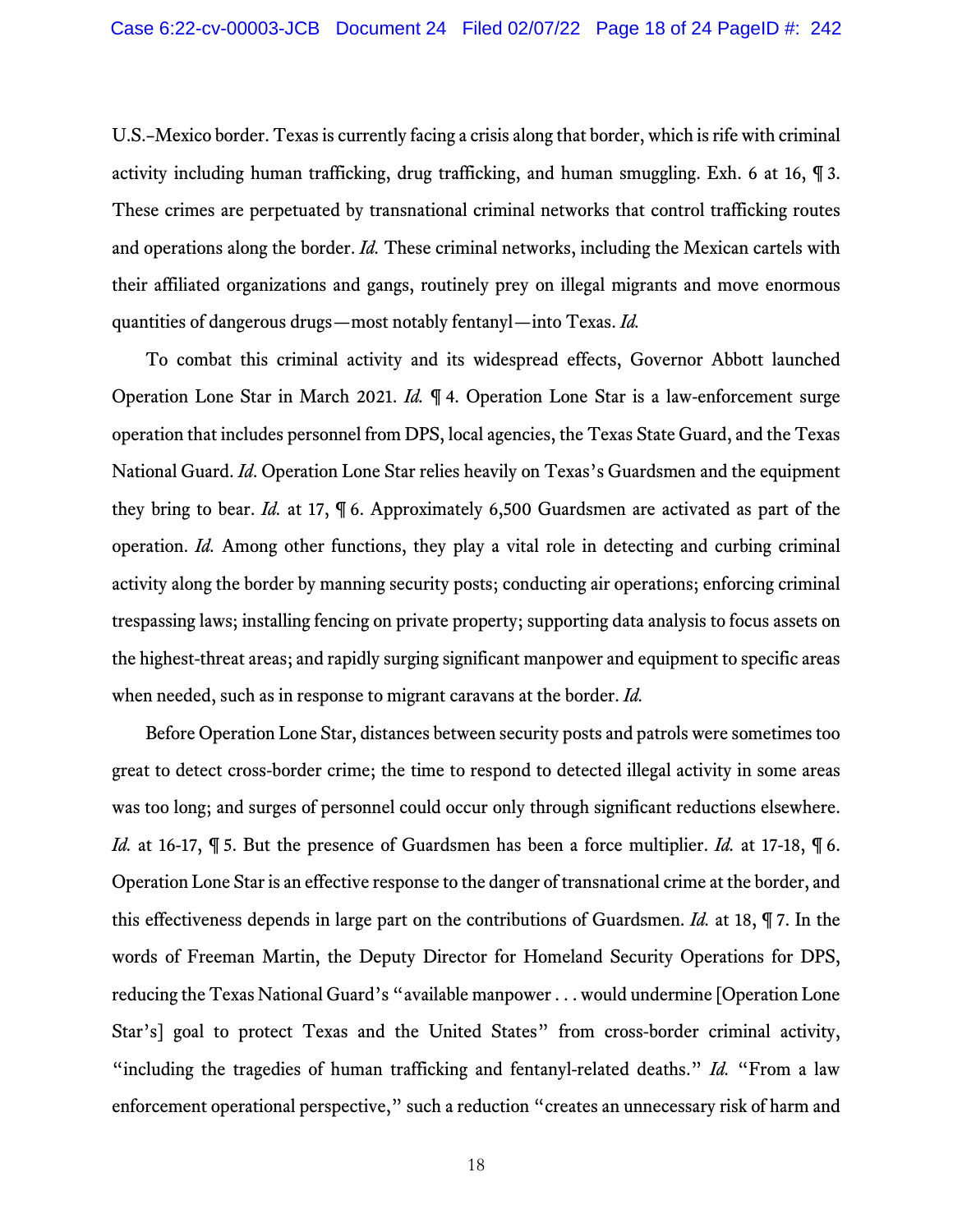is ill-advised." *Id.* The Defendants' failure to take these interests into account requires that the Enforcement Memoranda be set aside.

#### **III. Governor Abbott Is Likely to Suffer Irreparable Harm Absent a Preliminary Injunction**

Governor Abbott will suffer irreparable harm absent injunctive relief, in at least two ways. First, the Enforcement Memoranda will hinder his disaster-response efforts by causing attrition of Texas's non-federalized Guardsmen. Second, the Enforcement Memoranda will contravene and purport to override a direct order that Governor Abbott issued as commander-in-chief to his Adjutant General.

#### **A. The Enforcement Memoranda Will Hinder Disaster-Response Efforts**

Governor Abbott depends upon the Texas National Guard to fulfill his constitutional duties. *See* Argument § [II.C;](#page-14-0) Tex. Const. art. IV, §§ 1, 7, 10. Yet the Enforcement Memoranda threaten to hollow out the Texas National Guard through the discharge or attrition of a significant number of non-federalized Guardsmen. *See* Background § [III.](#page-5-0) Terminating disaster-response personnel presents an imminent risk of irreparable harm to Governor Abbott and the Texans he serves, especially considering the myriad responsibilities his Guardsmen face. *See, e.g.*, *Rell v. Rumsfeld*, 389 F. Supp. 2d 395, 399–401 (D. Conn. 2005).

The Enforcement Memoranda will harm the mission of Operation Lone Star by decreasing the number of Guardsmen available to serve. Such a reduction in personnel would undermine Operation Lone Star's goal of protecting Texas and the United States from human trafficking, drug-related deaths, and other tragedies. *See* Argument § [II.C.2.](#page-16-0) As the commander-in-chief of non-federalized Guardsmen involved in Operation Lone Star, Governor Abbott's ability to combat crime and ensure public safety on behalf of the Texans he was elected to serve will be irreparably harmed by the loss of personnel he has mobilized to secure the border and deter transnational criminal activity.

The Enforcement Memoranda will also deprive Governor Abbott of personnel who play a critical role in disaster response. *See* Exh. 8 at 36-37, ¶ 4. While the State Operations Center is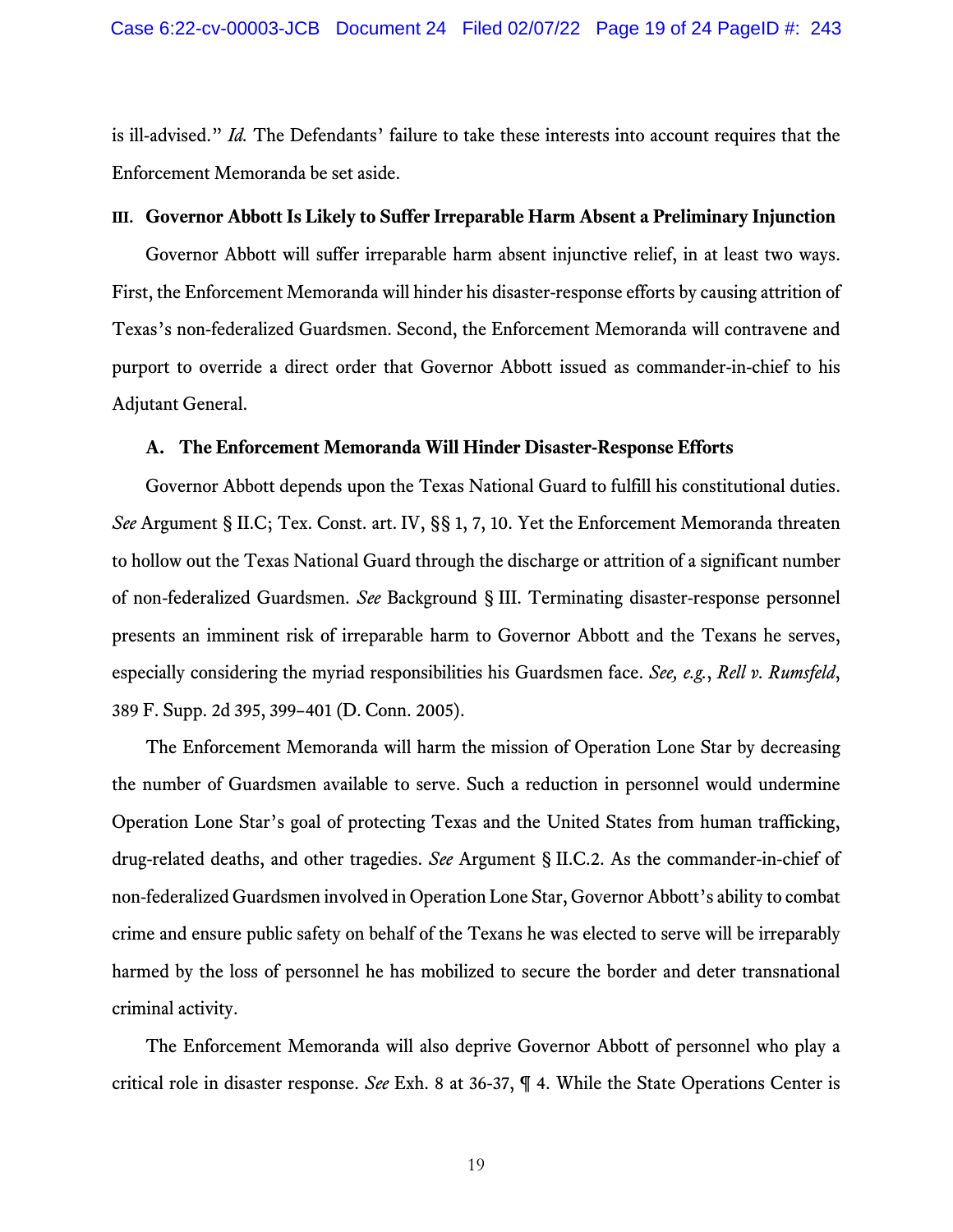most often activated during weather-created disasters, it is also activated to cope with potential civil unrest, to assist with law-enforcement operations, to provide additional security at major events, to respond to fires, and to assist with public-health disasters. *Id.* TDEM relies on the Texas National Guard's logistics capabilities, which are unmatched by any other agency in Texas. *Id.* at 37-38, ¶ 5, 10. The Guard's skills in logistics, rescue operations, communications, transportation, and security and law-enforcement support can be replicated only with great difficulty—if at all. *Id.* at 37, ¶ 5. For example, the Texas Air National Guard's airlift capability for cargo and personnel makes it possible for TDEM and partner agencies to deploy food, water, and other supplies to persons who may be stranded during a disaster with no other access to lifesaving supplies. *Id.* ¶ 7. It also allows TDEM to insert response personnel, such as search-and-rescue teams, in otherwise inaccessible areas. *Id.* The Army Guard's ground transportation provides similar support, enabling personnel to reach otherwise inaccessible areas by traversing floodwaters, washed-out roads, and debris. *Id.* ¶ 8. The ability to mobilize a significant number of responders at one time is especially crucial in Texas, where multiple natural disasters can happen simultaneously. *Id.* at 39, ¶ 13. By decreasing the number of Guardsmen who can be deployed in response to these disasters, the Enforcement Memoranda will harm Governor Abbott's ability to protect the health and safety of Texans when they are most vulnerable.

## **B. The Enforcement Memoranda Scramble the Texas National Guard's Chain of Command**

The Enforcement Memoranda will also irreparably harm Governor Abbott's ability to issue and enforce orders to Guardsmen under his command, including orders meant to ensure that the Texas National Guard adheres to Texas law. *See, e.g.*, *E.T. v. Paxton*, 19 F.4th 760, 769–70 (5th Cir. 2021). Governor Abbott issued a direct order to the Adjutant General of Texas, commanding the Texas National Guard to comply with Texas law as reflected in Executive Order GA-39. Exh. 3 at 7; *see* Tex. Gov't Code § 418.012. Accordingly, every non-federalized Guardsman in Texas was prohibited, by an order from their commander-in-chief, from compelling any individual to receive a COVID-19 vaccine. Exh. 2 at 5; Exh. 3 at 7. Yet the Enforcement Memoranda purport to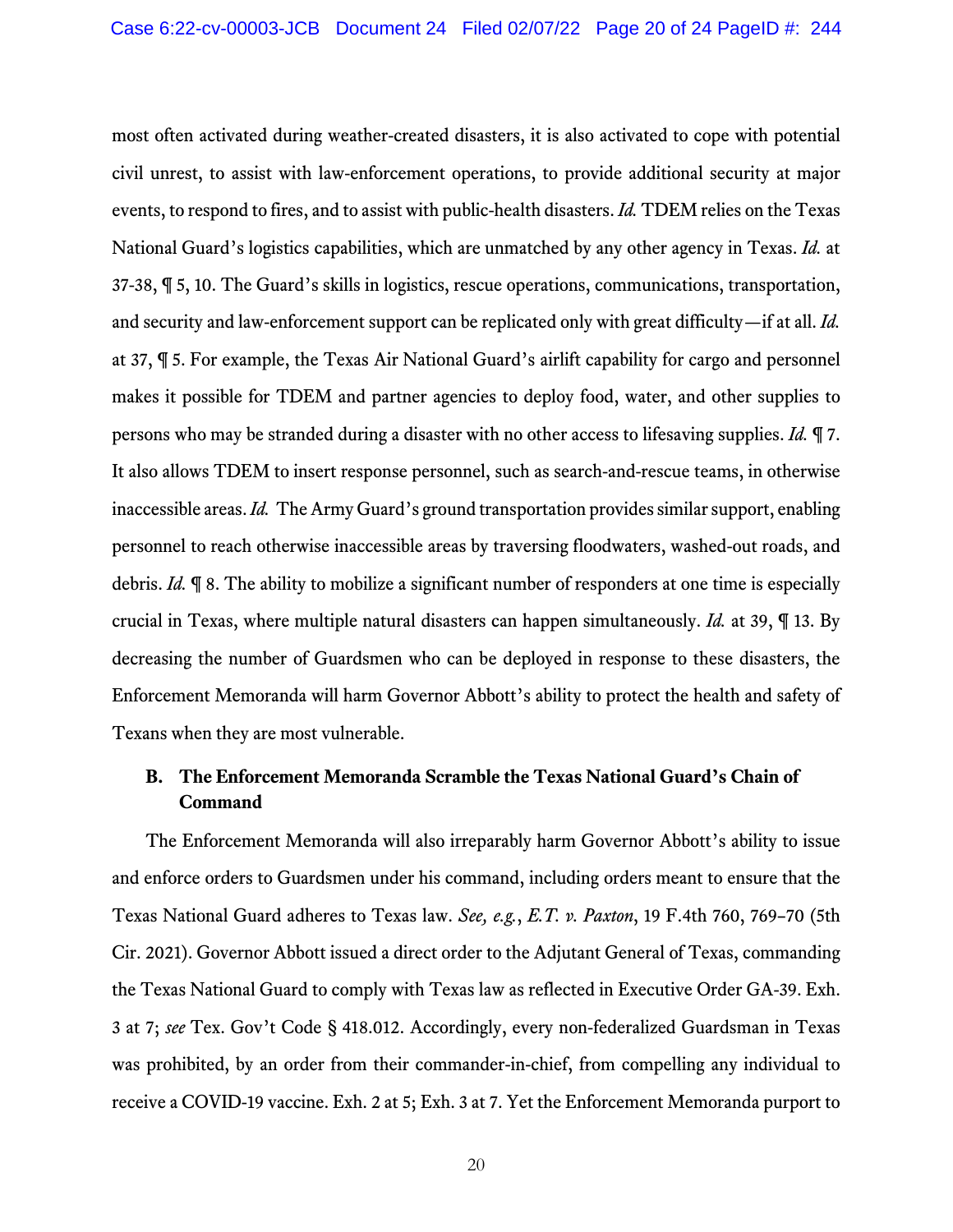command non-federalized Guardsmen to do the exact opposite—to compel their subordinate Guardsmen to receive a COVID-19 vaccine or face penalties imposed by the federal government. The Enforcement Memoranda thus require every officer in the Texas National Guard, from the Adjutant General to the junior-most second lieutenant, to disobey their commander-in-chief's direct order and violate Texas law.

Undermining Governor Abbott's command authority in this way is immediately and irreparably harmful. Contravening the commander-in-chief's lawful order to a military subordinate scrambles the chain of command, leaving Guardsmen to wonder whose orders they must follow. Sowing confusion over which orders and which laws to obey is the antithesis of military discipline, and will further deplete the Texas National Guard's operational capability. Moreover, "[w]ithout a clear and effective chain of command, the public cannot 'determine on whom the blame or the punishment of a pernicious measure, or series of pernicious measures ought really to fall.' " *Free Enterprise Fund v. PCAOB*, 561 U.S. 477, 498 (2010) (quoting The Federalist No. 70 (Alexander Hamilton)).

#### **IV. The Equities Favor Governor Abbott and an Injunction is in the Public Interest**

When governmental action is implicated, the third and fourth injunctive-relief factors merge. *Nken v. Holder*, 556 U.S. 418, 435 (2009). To preserve the status quo until a trial on the merits can be held, federal courts regularly enjoin federal agencies from enforcing new regulations pending judicial review. *See, e.g.*, *Texas v. United States*, 787 F.3d 733, 768 (5th Cir. 2015). Since at least 1787, the status quo has been that the Governor exercises command over his State's militia until such time as that militia is "called into the actual service of the United States." U.S. Const. art. II, § 2. The balance of equities weighs in favor of Governor Abbott because, absent injunctive relief, his power as commander-in-chief of the non-federalized Guardsmen will be unlawfully usurped.

Injunctive relief is also in the public interest. As described above, non-federalized Guardsmen play a crucial role in keeping Texans safe—from combatting rampant crime along the Texas border to responding to natural disasters. The Enforcement Memoranda, if applied to non-federalized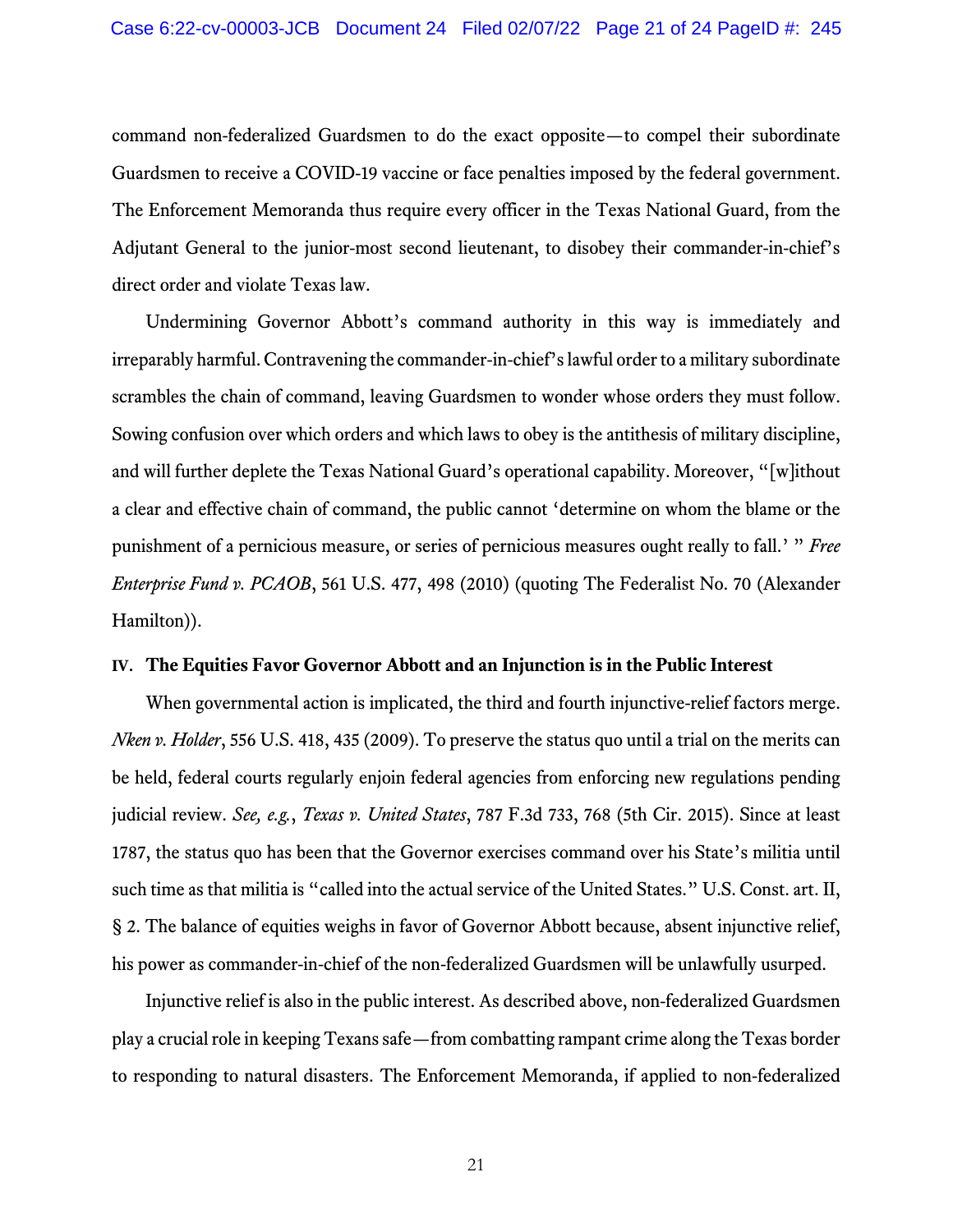Guardsmen, will lead to a reduction in force that would hamper the ability of the Texas National Guard to effectively protect against these threats, leaving Texas citizens vulnerable. Additionally, "the public interest [is] in having governmental agencies abide by the federal laws that govern their existence and operations." *See Texas v. Biden*, 10 F.4th 538, 559 (5th Cir. 2021) (internal quotation marks omitted). The Enforcement Memoranda exceed the Defendants' statutory and constitutional authority, intrude upon state sovereignty, and usurp Governor Abbott's command authority over the non-federalized Guardsmen serving in the Texas National Guard. "[T]here is generally no public interest in the perpetuation of unlawful agency action." *Texas v. Brooks-LaSure*, No. 6:21-cv-191, 2021 WL 5154219, at \*14 (E.D. Tex. Aug. 20, 2021) (internal quotation marks omitted).

### **CONCLUSION**

Governor Abbott respectfully requests that the Court enjoin the Defendants from applying the Enforcement Memoranda or enforcing them as to non-federalized members of the Texas National Guard.

Date: February 7, 2022. Respectfully submitted.

**KEN PAXTON** Attorney General of Texas

**BRENT WEBSTER** First Assistant Attorney General

**GRANT DORFMAN** Deputy First Assistant Attorney General

**SHAWN COWLES** Deputy Attorney General for Civil Litigation

**THOMAS A. ALBRIGHT** Chief, General Litigation Division

*/s/ Christopher D. Hilton* **CHRISTOPHER D. HILTON** Assistant Attorney General Texas Bar No. 24087727

**LEIF A. OLSON** Special Counsel Texas Bar No. 24032801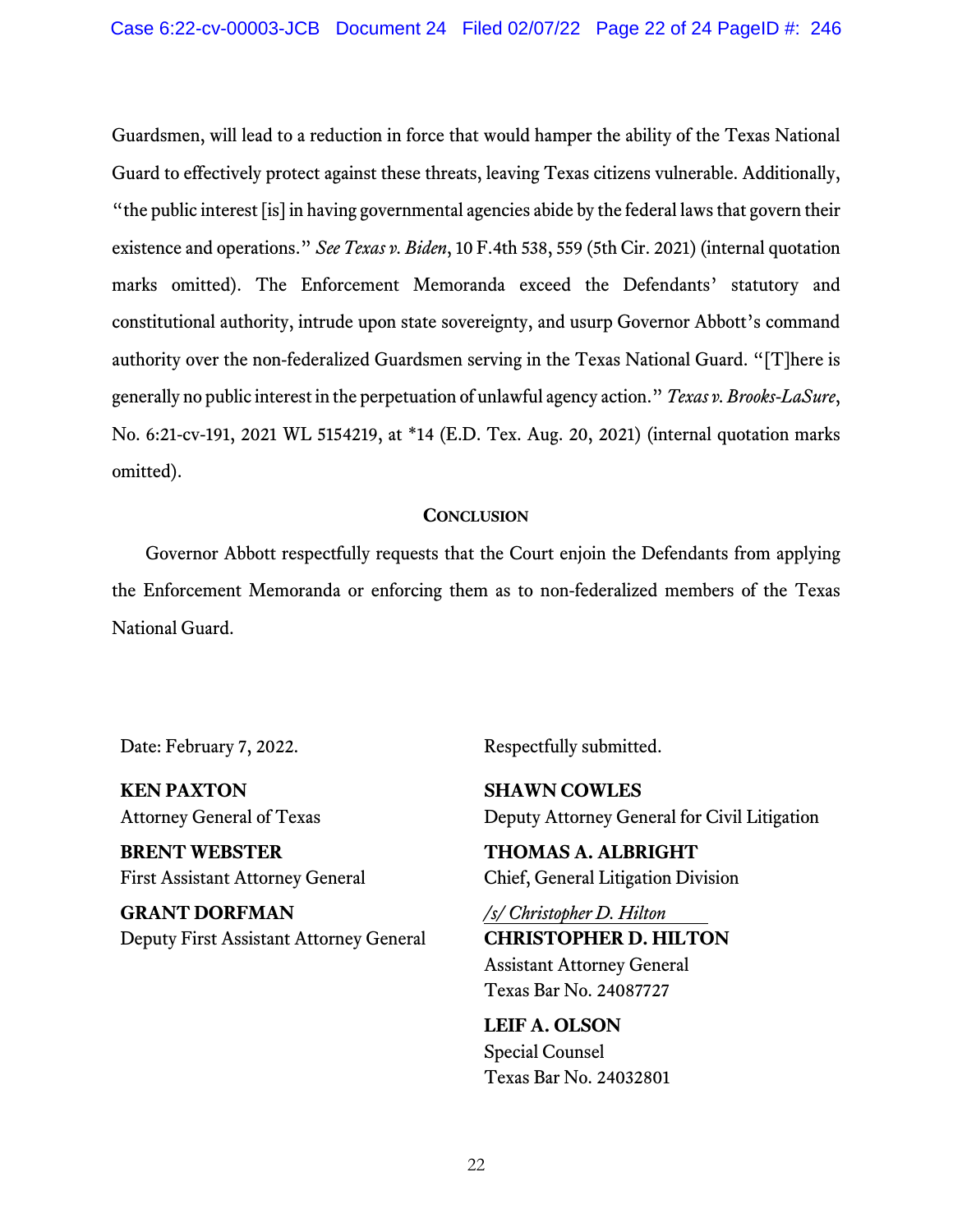P.O. Box 12548, Capitol Station Austin, Texas 78711-2548 christopher.hilton@oag.texas.gov leif.olson@oag.texas.gov

# *COUNSEL FOR GOVERNOR ABBOTT*